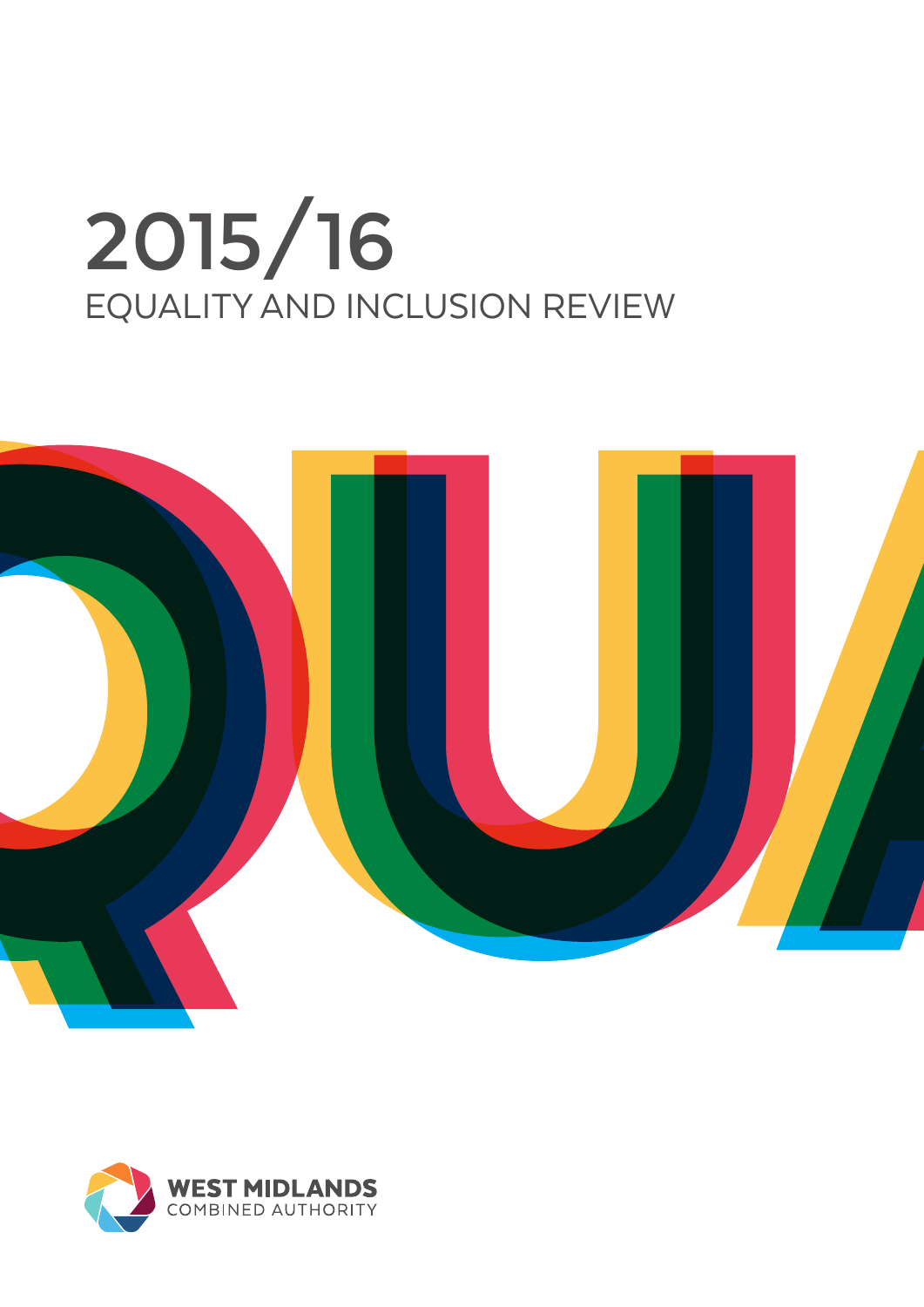# **CONTENTS**

| <b>Section</b>                        | Page |
|---------------------------------------|------|
| <b>PURPOSE</b>                        | 1.   |
| <b>INTRODUCTION</b>                   | 1.   |
| OUR ACHIEVEMENTS AND ACTIVITIES       | 2.   |
| EMPLOYMENT AND RECRUITMENT STATISTICS | 15.  |
| <b>CONCLUDING REMARKS</b>             | 22.  |

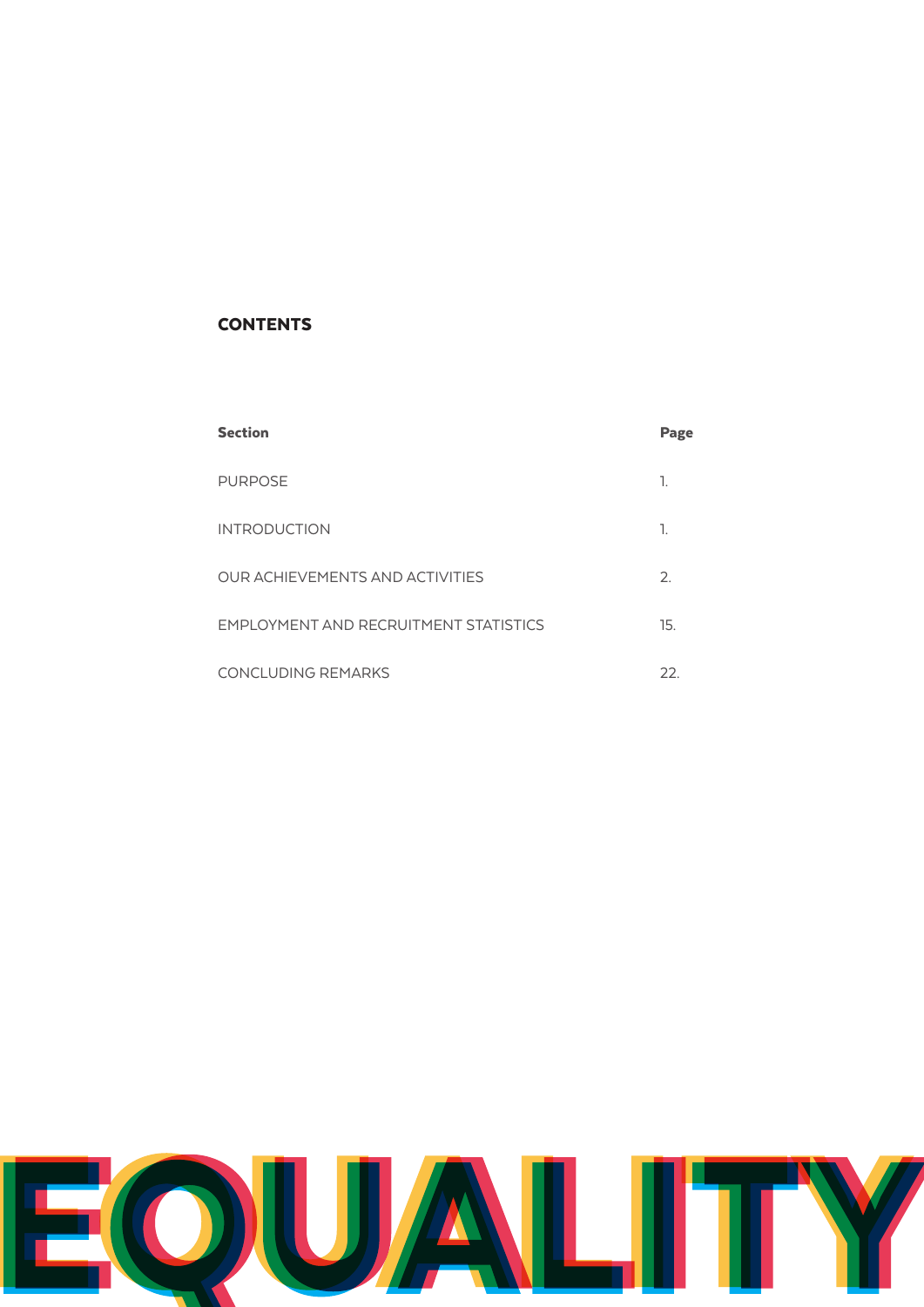## **PURPOSE**

The West Midlands Combined Authority (WMCA) is a new governance structure for the West Midlands whose members work collaboratively to improve transport, economic development, regeneration, skills, employment and housing and to deliver public sector reform. The WMCA also embodies the role and resources of the former West Midlands integrated Transport Authority WMITA and Centro. This Equality and Inclusion Review serves to provide an update on equality, diversity and inclusion developments in 2015/16 and therefore relates to activities prior to the WMCA formation. It identifies key Centro achievements, strategies and action plans for greater equality, diversity, access and inclusion for 2015/16 (up till June 2016). It also outlines the positive outcomes these achievements have had on peoples lives in the region.



## **INTRODUCTION**

Our vision is for the West Midlands to be a global, internationally recognised, modern manufacturing economy and a place where everyone's life chances, health and well-being are improved. Public transport is central to this through creating urban environments which encourage walking and cycling with towns and cities made accessible through an attractive public transport network that meets peoples' demands and requirements.

Integral to our vision is the commitment to equality of opportunity and inclusion for all in service delivery and employment.

Equality and diversity are about creating a fairer society, where everyone can participate and have the opportunity to fulfill their potential. It is about treating people fairly and justly, whilst also recognising individual needs.

We feel it is of utmost importance that everyone has the opportunity to use public transport in the West Midlands. We also think it is fundamental that people are given equal opportunities so that they are able to achieve equal outcomes in the standard of service they receive, and as employees.

Equalities and inclusion are key integrated elements of our priorities and activities. They are also integral in meeting our key priorities and objectives which are critical for our success. We have a significant impact across the West Midlands as a service procurer and deliverer as well as setting standards as an employer. Over the years we have implemented different actions and policies, engaged in a range of activities and initiated projects and schemes to bring about improvements in the quality of life for people in the West Midlands.

This annual equality review document summarises how we have and how we are intending to carry on fulfilling this commitment. It is an integrated summary of the actions and impacts that we have made on equalities and inclusion issues over the past year.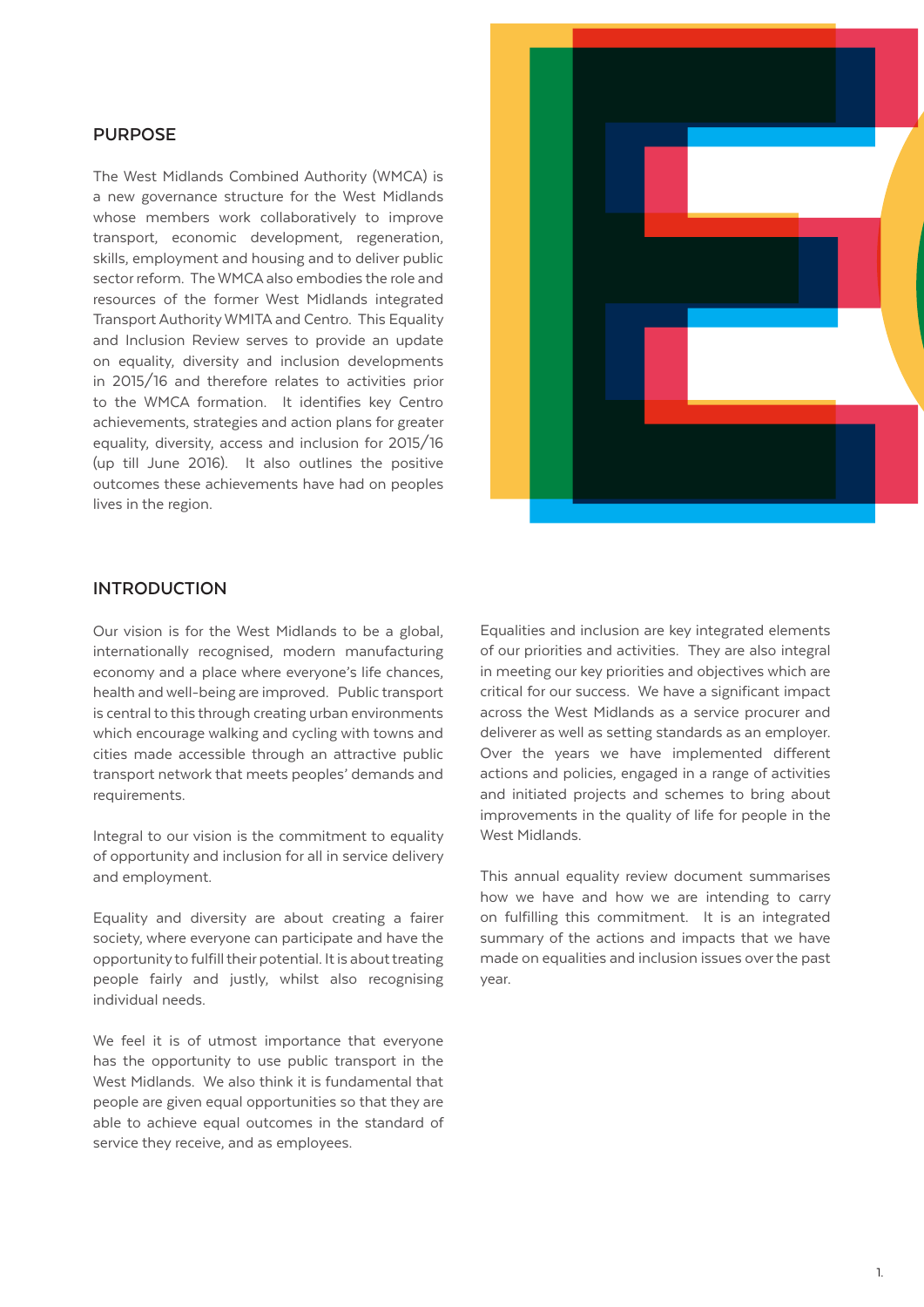# **OUR ACHIEVEMENTS**

The following paragraphs explain some of the achievements made in 2015/16. These include the following and are expanded and explained below:

- Free Travel page 4
- Demand responsive services page 5
- Safety and Security page 6
- Transforming Bus Travel Page 9
- Metro page 9
- Real Time Information page 9
- Travel Training Manual page 10
- My Journey Guide page 10
- Travel Information page 10
- Network West Midlands page 11
- Accessible Communications Policy page 11
- Sustainable Travel page 12
- Accessibility Initiatives page 15
- Language Line page 16
- Community Engagement page 16
- Equality Impact Assessments page 17
- Equality Training page 17
- Corporate Social Responsibility page 18
- Workforce page 18
- Performance and Development page 22
- Procurement Page 23

FREE TRAVEL: Free travel passes are provided to some 495,000 senior citizens of eligible age and 30,000 disabled people in the West Midlands. All permanent residents of the West Midlands who are of the age of entitlement and disabled people who meet the application criteria are entitled to a free pass. The pass entitles holders to free travel on bus, rail and Metro services in the West Midlands, but since 2008 it has also been extended to include free national bus travel. Children under 16 and 16-18 year old in full time education holding a disabled pass are entitled to a free travel concession before 9.30 Monday to Friday. This enhancement is loaded onto the child's concessionary card.

Reduced fare travel is also provided to young people under 16 years old and 16-18 year olds who are in full time education and reside within the West Midlands. Almost 35,000 photo cards were issued in 2015-16

Applications for concessionary passes are dealt with within 30 (disabled application) or 20 (Senior) working days of receipt, while replacements for lost cards are usually posted out on the day the request is received. The application form for the disabled pass is available in an easy read version and large print and application forms can also be provided in alternative formats upon request.

In order to assist in and speed up the process of assessing eligibility for the disabled concessionary pass, mobility clinics are held in 16 Summer Lane in Birmingham employing the services of an independent medical assessor.

Replacement requests for lost concessionary passes (Disabled and Senior) can be requested by phone or online.

The disability concessionary pass application form was revised and improved in 2015 in consultation with key disability organizations and is available in a range of formats.

DEMAND RESPONSIVE SERVICES: We provide grant funding for the provision of the Ring and Ride service, a fully accessible door-to-door transport service operating in the West Midlands for people who find it difficult or impossible to use conventional public transport. 852,044 trips were undertaken in 2015/16 by over 12,000 regular users and a grant of £7.5 million has been agreed for 2016/17. The service is operated by Ring and Ride West Midlands Ltd (RRWM).

Following approval by the former ITA, RRWM kept the single fare for adult registered users at £1.00, half fare for children. Evening trips now cost £2 single after 7pm and a limited Sunday service between 8:30am and 3:30pm at £2 single per adult, both were introduced from 12th April 2015.

From 30th March 2015, two dedicated Customer Service Centres opened to deal with all passenger bookings. The new centre in Birmingham deals with bookings in Birmingham, Solihull and Coventry with the Black Country Centre handling bookings in Dudley, Sandwell, Walsall and Wolverhampton.

All Ring and Ride vehicles are accessible and the interiors are designed in conjunction with Ring and Ride user groups.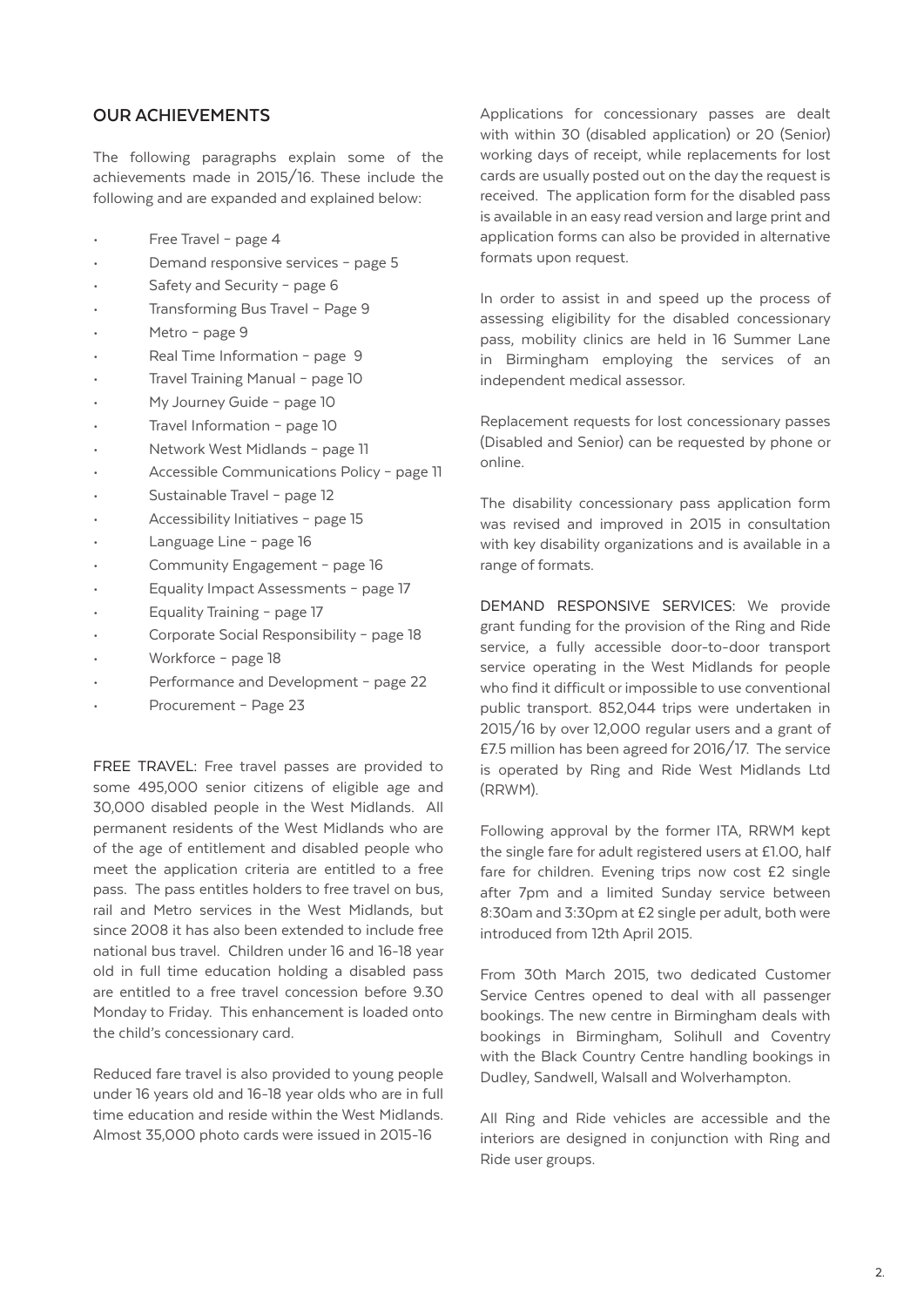

Customer Satisfaction Surveys, designed to be comparable with the other modes of bus, rail and Metro are carried out annually. The 2015/16 survey results showed a 98% overall satisfaction rate amongst users. The surveys provide current feedback from users of the service and assist in future development of Ring and Ride.

SAFETY AND SECURITY: The Public transport network across the West Midlands continues to be one of the safest in the U.K. Based on Government Watchdog 'Transport Focus' group figures passenger perception has improved on the original targets set in the Local Transport Policing Plan (LTPP) set in 2010/11. Personal safety at bus stops is now at 77% compared to 61% in 2011. Passenger perception regarding safety on bus is now at 80% which again is an improvement on 69% in 2011. Passengers who have experienced anti-social behavior on their journey is now at 7% compared to 2011 when it was 18%. This brings us in line with the national average. A combination of intelligence led reassurance and visibility patrols will have made a contribution towards these figures.

Crime statistics are down in all combined areas of public transport which shows a 6% reduction year to date. Breaking that down both rail and bus total crime are down 6% year to date showing a reduction in most key areas. Crime on Metro saw an increase of 17.3% although the number of offences on this mode of transport are traditionally quite low. An increase of 18 reported incidents year to date attributed to that figure.

Pleasingly the level of criminal damage offending to buses and theft to the person has improved over the last year due to operations and targeting of locations from our policing team. Also the issue of sexual offending on public transport has continued to have been positively addressed under "Project Empower" as described below.

#### ACCREDITATIONS AND PLANS

The West Midlands continues to boast the only tram network in the UK to achieve 'Secure Tram Stop award' at every stop with all park and ride sites meeting the Park Mark Standard. Working with London Midland all but 8 of the 60 rail stations in the West Midlands Metropolitan area have now met and achieved Secure Stations status.

We are working with West Midlands Police and the Crime Commissioner to refresh the Local Transport Policing plan for the region. This plan gives a clear focus and direction on further reducing crime and improving passenger perception.

Additionally we have recently received independent "Safer Bus station" awards for Coventry Pool Meadow and Cradley Heath stations. These are the first accreditations of their kind in the country and demonstrates our commitment to working with the police and other partners to reduce crime and create safe non-threatening environments. The intention is that in the fullness of time all bus stations will work towards this accreditation

We also continue to work towards limited Police accredited powers for selected security staff working within bus and train stations. Such accreditation will ultimately enable us to be more proficient in tackling low level anti-social behaviour.

Centro has now become Transport for West Midlands (TfWM) a part of the new West Midlands Combined Authority. This will undoubtedly widen the scope of work undertaken by the Safer Travel team in terms of increased provision in areas such as CCTV monitoring, reassurance and patrol and potentially wider transport issues.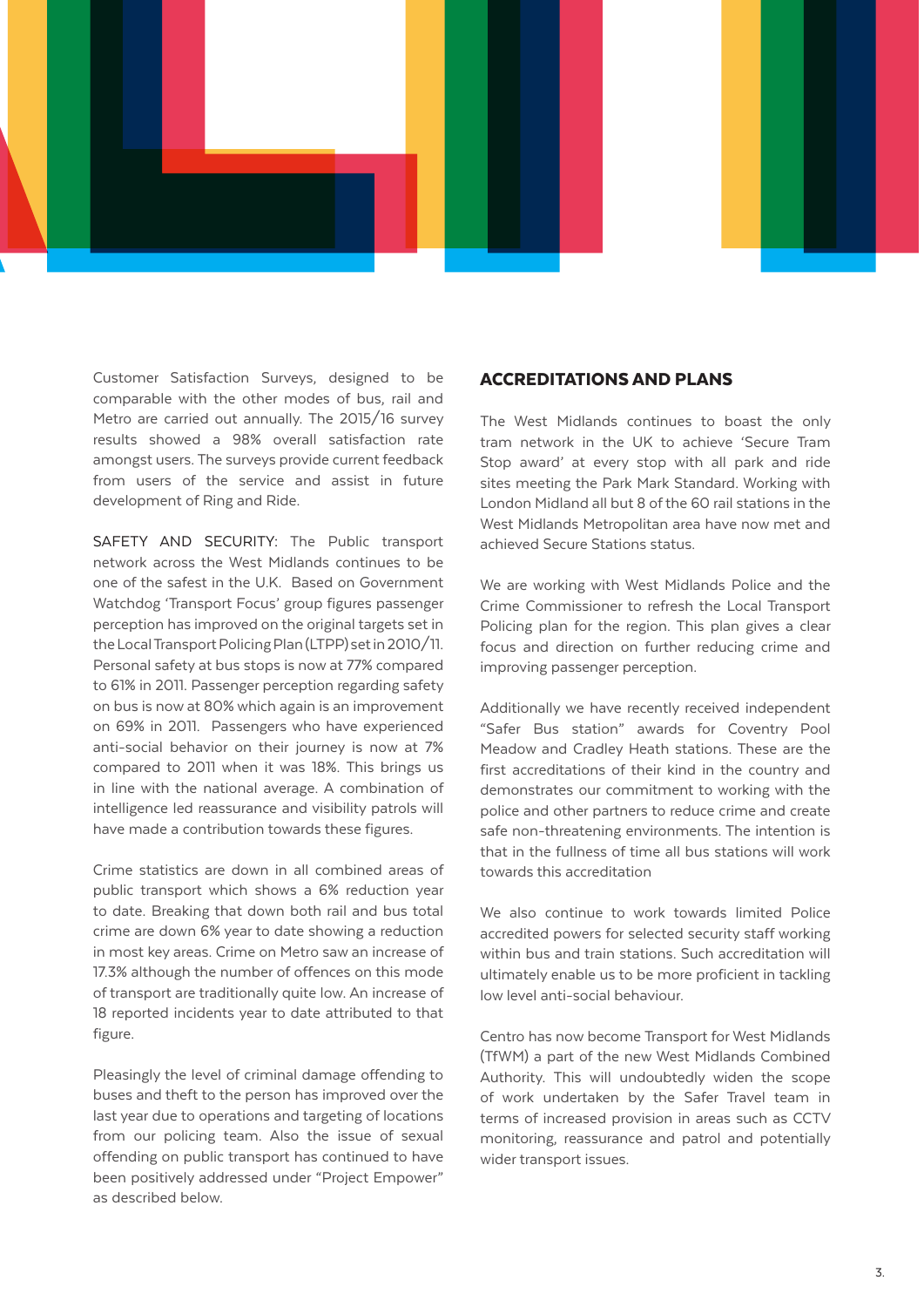# SERVICES

The Safer Travel Police Team is a group of Police Constables and Police Community Support Officers from West Midlands Police and British Transport Police who work on the bus, rail and Metro network and associated corridors of the West Midlands, focusing on crime reduction and community safety. This 'cross mode' policing team is the only team of its type in the country bringing together two police forces, working together on a daily basis, to make transport safer. Special Constables have also been recruited by both forces which has subsequently increased the Police team's numbers. All operations and visibility patrols are coordinated by the Safer Travel Police Inspector, Sergeants and dedicated Intelligence team.

The partnership also has a dedicated Anti-Social Behaviour team dealing with reports of incidents from the public and operators, using a range of civil based interventions including warnings, acceptable behavior contracts and leading ultimately through to criminal behavior orders (CBOs) in a few instances to tackle inappropriate behavior on the transport network. The team receive reports from the public through the See Something Say Something campaign which provides bus passengers with an interactive website, text messaging service and mobile phone app through which they can anonymously report any incidents of anti-social behaviour they witness, like smoking, intimidation of passengers/drivers and overly rowdy behaviour. The team receive in excess of 200 reports every month.



## **CCTV**

There continues to be a high level of CCTV coverage across the whole public transport network. Well over 1000 cameras monitor bus, rail and Metro stations and bus stops across the West Midlands, with further cameras onboard buses, trams and trains. The state of art Safer Travel Command Centre provides monitoring of the digitally recorded images, on HD monitors, 24 hours a day.

As of December 2015 a new service has been deployed where CCTV operatives can access cameras on services in real time. This enables the team to use mobile devices or tablets to monitor directly any instances that occur on the network and can respond accordingly.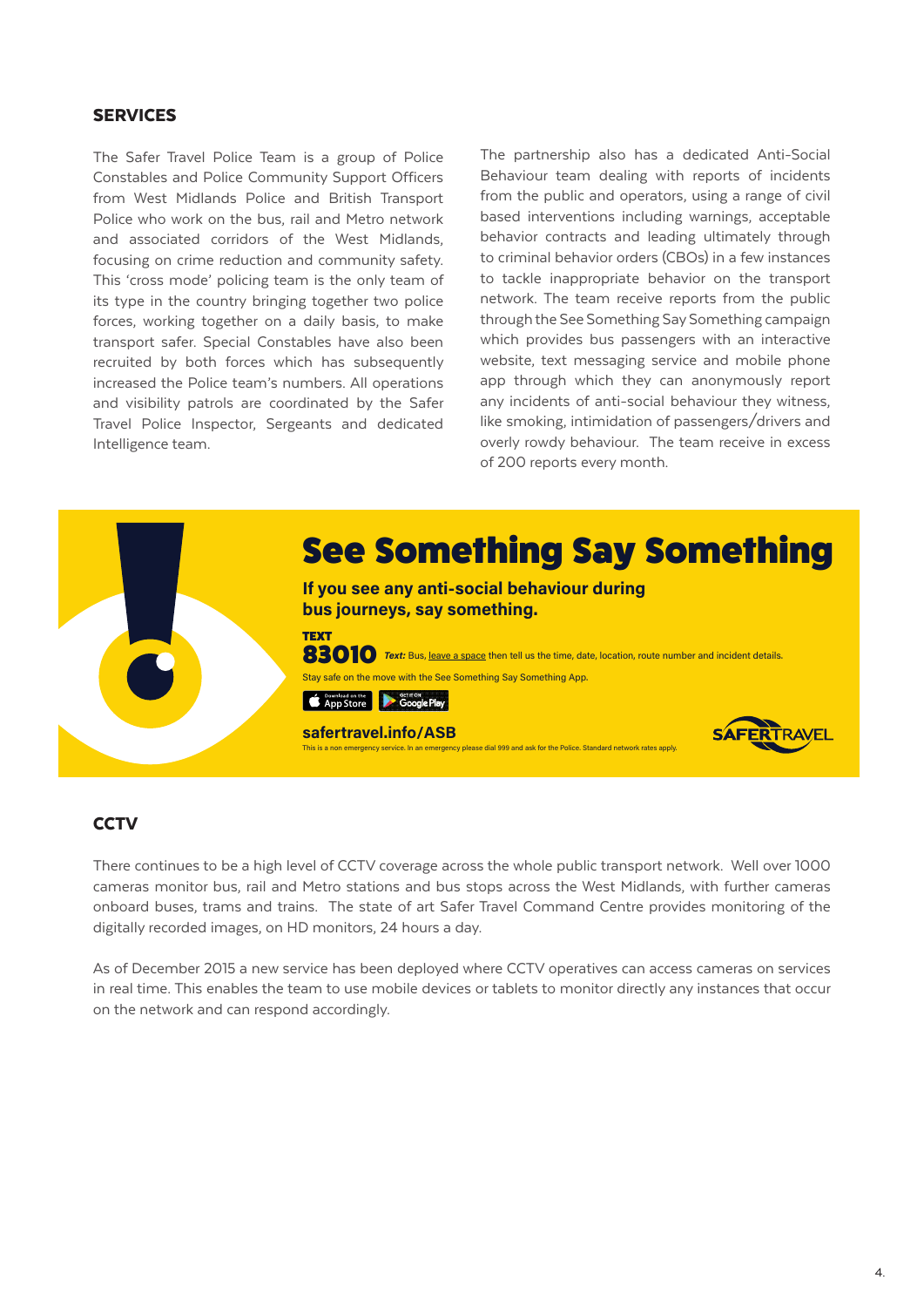## ONGOING WORK AND INITIATIVES

#### PROJECT EMPOWER

This is an initiative to tackle unwanted sexual behaviour on public transport. Evidence has shown that one in ten passengers have experienced unwanted sexual behaviour on the public transport network and 95% of victims do not report their experience to the police.

The project was set up to tackle this under reporting and was officially launched to the public in February 2015 with a region wide marketing campaign. The campaign was the work of all key transport stakeholders and victims charities. Since the launch there has been an improvement in levels of reports of sexual offences on the network - providing police with the ability to tackle offenders. A small team was initially set up to work across the West Midlands and this was successful in linking similar offences and catching offenders

#### RESTORATIVE JUSTICE SCHEME

After a highly successful pilot for young people offending on the network in Birmingham the project has now been extended pan West Midlands. Utilising funding from the Office of the Police and Crime Commissioner the ASB team have been able to improve on the foundations that were put in place and continue the good work of the scheme.

The scheme is aimed at young people aged 10-17 who live in the West Midlands. These young people have been involved in low level crime or ASB on or around public transport and would be eligible for a precourt disposal e.g. a conditional caution, community resolution etc. The first session is a victim awareness session addressing their behavior and discussing that their actions have consequences. This is then followed by 2-3 physical reparation sessions where the young people will actually clean parked buses or bus stations.

Victim, passenger and staff feedback has been extremely positive as has the response from the young people themselves. Reoffending rates are significantly lower and importantly none have gone on to reoffend on public transport. This shows we are working with the right individuals and addressing their behaviour at the right stage.

TRANSFORMING BUS TRAVEL: We continue to work in partnership with bus operators to improve the quality of all aspects of bus travel and to make travel easier for disabled people. Features such as low floor buses, accessible well lit passenger shelters, easy access kerbing, improved passenger information and audio and visual Real Time Information are helping to make bus travel more attractive for everybody with drivers trained in customer care and disability awareness. Over 200 buses operating in the region now have on-board next stop announcements to assist blind and partially sighted passengers, with 100 more planned to be delivered during 2016 through the ground-breaking Bus Alliance agreement.

METRO: Metro is fully accessible with every tram designed to enable easy access. All new trams have improved access arrangements by the use of four double and two single doors each side of the tram. There is level access between the tram and the platform edge. Trams have bright colour contrasting doors and handrails, automatic opening and closing doors, priority seats for disabled people and two easily accessible spaces for wheelchair users. Trams are also equipped with "next stop" visual information screens and audio announcements, emergency intercom and Customer Service Representatives on board. All 26 stops across the Metro route have also been designed to be fully accessible, with level, ramped or lift access to all platforms. Real Time Information and audio announcements are provided at shelters, emergency intercom which includes Braille for the visually impaired at the end of shelters, seating in shelters and tactile paving along platform edges, stairs and crossing points.

All tram stops have been accredited with Safer Tram Stop status in recognition of the safe travelling environment for passengers and was the first tram system within the UK to have all stops accredited.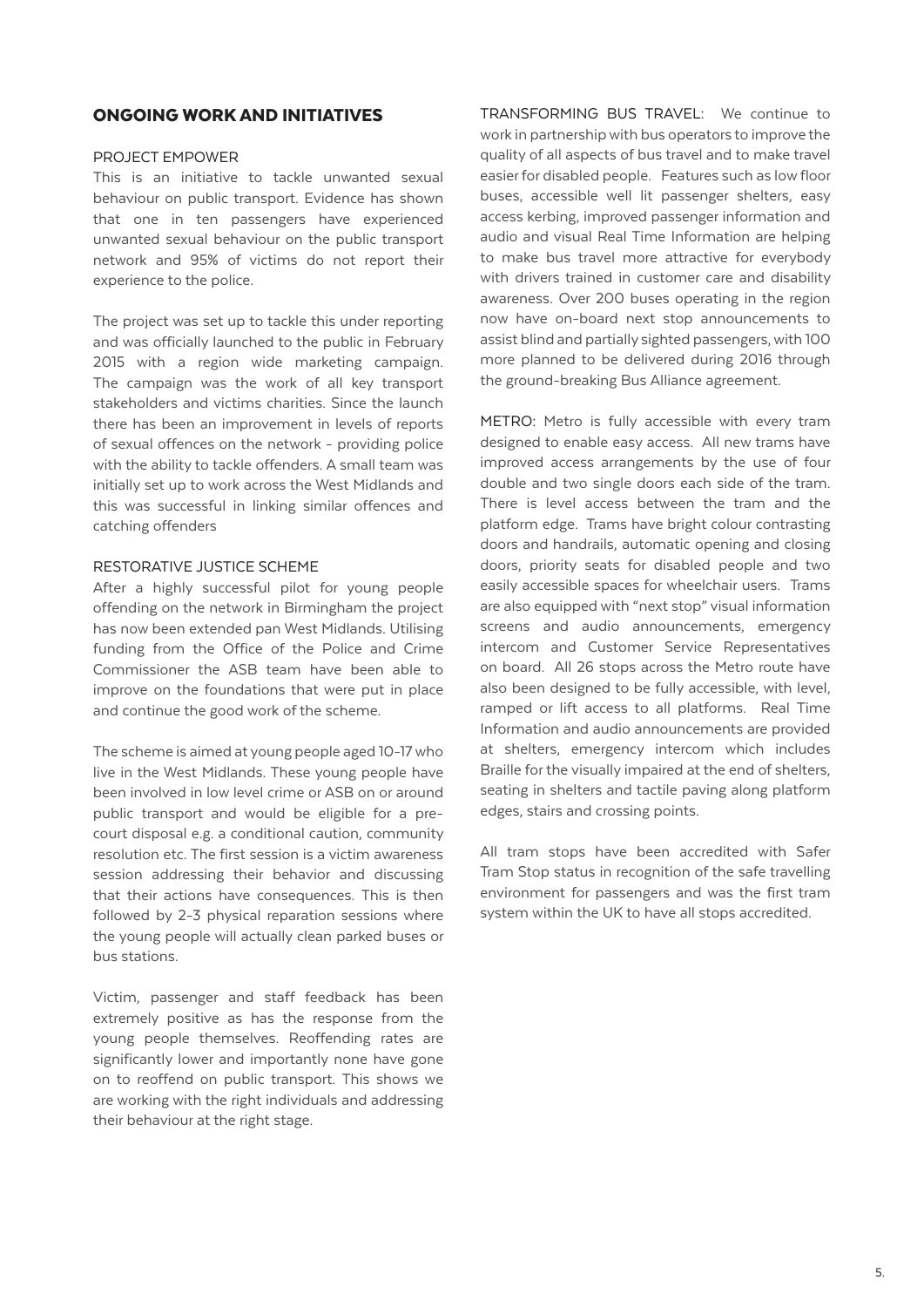REAL TIME INFORMATION: Real Time Information displays continue to be maintained across key transport corridors, particularly in support of our committed delivery to Local Sustainable Transport (LSTF) secured funding. This is in addition to on-going delivery of information systems at main transport interchanges (such as Stourbridge, Wolverhampton, Cradley Heath, West Bromwich and Wednesbury bus stations), hospitals, schools and other key regional trip attractions.

The electronic information displays provide details of the next buses to call at the stop or interchange including the service number, destination and, for all National Express West Midlands journeys, the actual time when the bus will arrive. For people with visual impairments we provide a key fob device used to activate an audio message providing the same information as displayed on the Real Time Information screens. We continue to work with suppliers to improve the service offered by the screens and the key fobs.

Across Birmingham City Centre Interchange (BCCI) 62 bus stop totems are currently installed with RNIB React 3 capabilities. These totems incorporate both LED and static media panels with a new font designed for improved legibility across both print and digital media.

We are also in continuing partnership with bus operators, primarily National Express West Midlands who support on-board electronic display equipment on some routes. These displays provide corresponding audio messages.

TRAVEL TRAINING MANUAL: Many individuals, including school children, children with special educational needs, older people and individuals with learning, mobility, sensory or mental health difficulties may require support, mentoring or training in order to safely use public transport.

The popular travel training guide is aimed at groups wishing to set up a travel training programme. The guide includes resources for teachers, support workers, carers and travel trainers or other people that have an interest in improving a person's independence.

The manual was highly commended for innovation at the 2008 UK Bus Awards. It has helped schools and organisations across the West Midlands to set up travel training schemes.

MY JOURNEY GUIDE: 'My Journey' pocketsize planner has been developed to support travel training. The resource takes individuals through the process of making a journey. This includes locating the correct bus stop, identifying which train to use and keeping safe. The resource also has an emergency contact card and journey record card to assist users with their journey.

TRAVEL INFORMATION: Travel information is now provided in a range of ways to ensure that it is accessible to a wider range of people, including people with disabilities. Information is provided through:

- The Network West Midlands website includes a journey planner to help plan any rail, bus or Metro journey. The website also includes interactive travel maps with all public transport options in a specific area. We make every effort to work towards meeting web accessibility standards. It includes ReadSpeaker so you can 'listen' to the website in audio form. This is particularly useful for people who cannot read or have a visual impairment. All content images include descriptive attributes, while font sizes can be changed by selecting the preferred text size link in the top right hand corner of all web pages.
- We have an 'on the move' Mobile application that will allow you to locate any bus, train or Metro near you and provide the next departures for that stop. These are free from either the Android Market Place or iTunes store dependent on your smartphone, and the App is also available on BlackBerry devices. Search for Network West Midlands.
- The NetNav Mobile App is available for Android, iPhone and iPad. It allows you to plan your journey and change your plans en route, view your next departures, obtain scheduled times for bus, train and Metro, monitor your journey and keep a list of your favourite journeys. Search 'NetNav' in your App store.
- We work with bus operators to enable bus vehicles to be tracked as to their current location. This enables more passengers to access Real Time Information for stops without screens and allows them to make smarter choices about their travel before starting their trip. Over time the applications will show more and more real time data.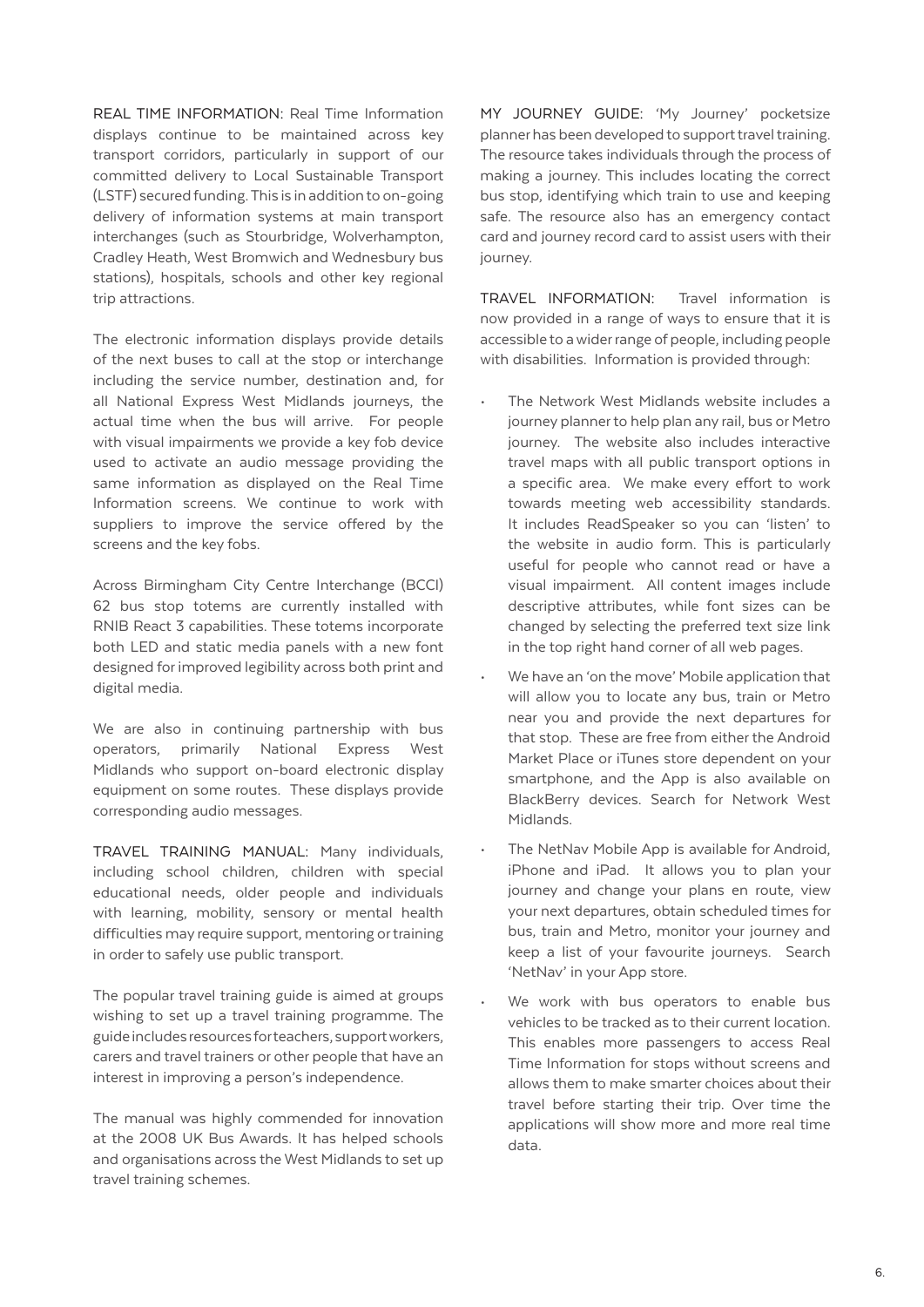- SMS TextTime provides live bus timetable updates about local bus services and tells you when the next buses will arrive at a specific stop.
- For people with WAP-enabled mobiles, PDAs, BlackBerry or internet access, there is a the MobiTime service to find out the time of the next bus, with a map available to show where the bus stop is located
- You can also visit NWM Travel Information Centres which are fully accessible and equipped with induction loop facilities. These are at Birmingham New Street rail station and Wolverhampton Bus Station.
- Information on service changes or disruption is provided on social media via Twitter – follow us @networkwm. We are also on Facebook as Network West Midlands.

NETWORK WEST MIDLANDS (NWM): NWM is the name that links all public transport in the West Midlands and is aimed at encouraging public transport usage around the West Midlands. This includes promoting services which cater for disabled people and parents with buggies and prams.

NEW STREET STATION AND CHANGING PLACES FACILITY: Birmingham New Street station was transformed into a major transport and shopping hub. The new station has improved accessibility with lifts and escalators to every platform, accessible toilets, baby changing facilities and a new Changing Places toilet for people who cannot use standard accessible toilets. The new facility meets best practice accessibility standards and provides sanitary accommodation for people with multiple and complex disabilities.

ACCESSIBLE COMMUNICATIONS POLICY: We have got an accessible Communications Policy which helps ensure that public documents, passenger information and publicity material is made available in a range of formats to suit the specific needs of customers. Alternative formats may include written language translations, the Language Line telephone service, large print, audio tape, CD or DVD, Braille or PDF. Even though some of the documents are provided in alternative formats from the outset, others are provided in alternative formats upon request.

SUSTAINABLE TRAVEL: Our Sustainable Travel Team help local residents, businesses and education establishments to make smarter travel choices to access jobs, education, leisure opportunities and local services.

## SUPPORTING EMPLOYMENT

#### **WORKWISE**

The award winning WorkWise service helps unemployed people return to work by providing free journey planning, travel to interviews and travel to a new job, enabling them to find, start and stay in work.

Up to April 2016, WorkWise had supported over 35,000 unemployed people to travel to a new job, with 8,600 people supported in 2015/16 alone..

WorkWise also offers travel training to advisers in job centres and training providers. A range of WorkWise travel training tools and resources are available, focusing on empowering advisers to help their clients plan their journeys to interviews and new jobs (whether by public transport, on foot, by bike or by car-sharing) and to advise them on the best value tickets to buy for commuting journeys.

In 2015, the WorkWise team piloted a Travel Training curriculum resource to support trainers working with the unemployed to improve ICT, literacy and numeracy skills via the use of online journey planning, timetables and ticketing lesson plans. Feedback on this resource has been very positive, and it will be rolled out to other providers during 2016/17.

In tandem with JobCentre Plus's move to offering a digital service, in April 2016 WorkWise introduced their online service, enabling individuals, JobCentres and employment providers to access WorkWise support via the Network West Midlands website.

Research demonstrates that over 70% of WorkWise customers are still in employment six months after receiving WorkWise support and over nine out of ten are still using sustainable travel for commuting journeys. In February 2016, WorkWise was presented with a special recognition award by the Dept for Works and Pensions (DWP) for Discovering Potential at the Best Companies Awards.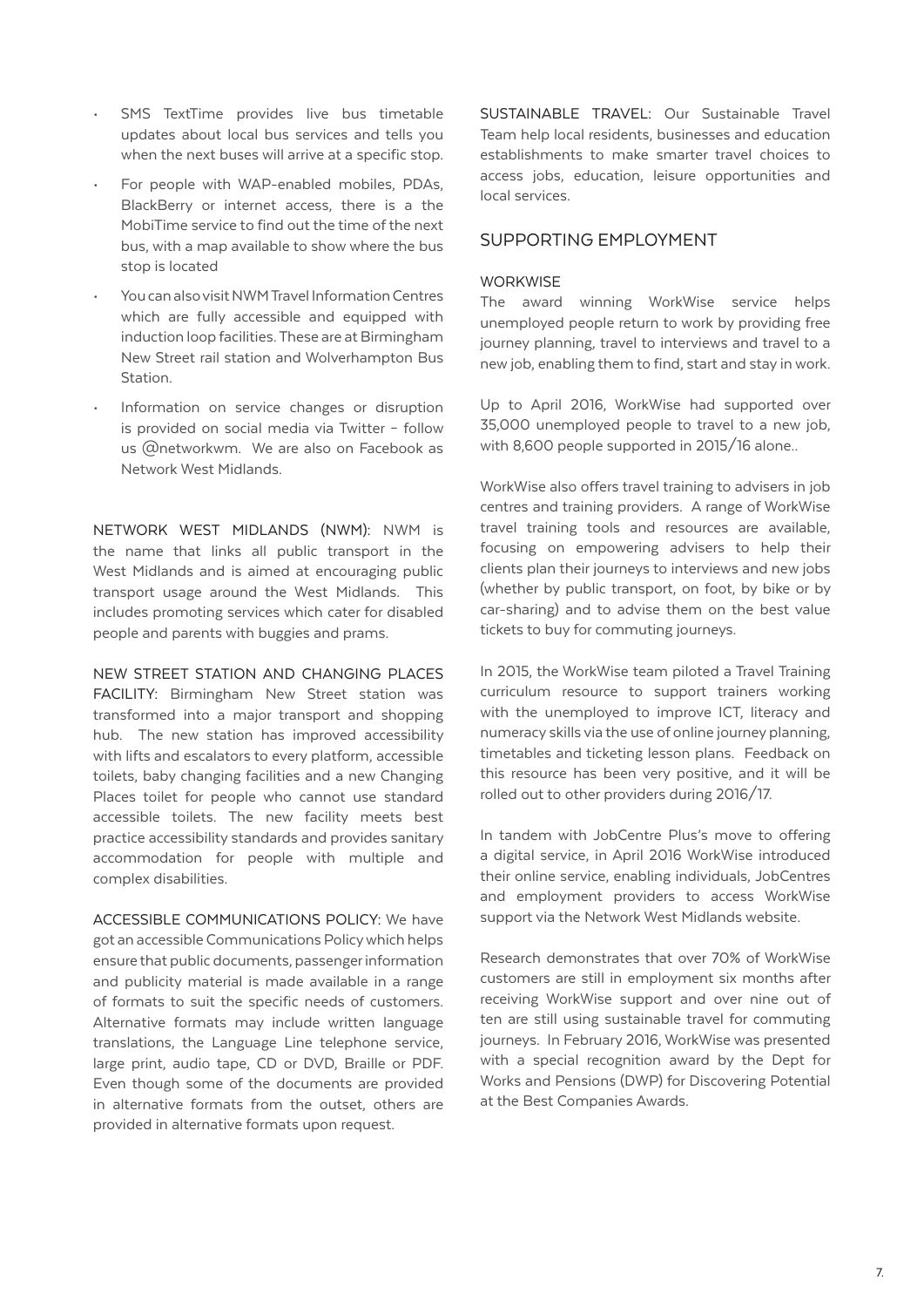#### YOUTH FMPLOYMENT INITIATIVE (YEI)

The Youth Employment Initiative is a new project funded through the European Social Fund. We have currently secured over £1m through Birmingham and Solihull Youth Promise Plus YEI project to support the travel needs of 15-29 year old NEETs (Not in Education, Employment or Training). We are currently developing a ticketing offer so that we can support these young people to access interviews, training opportunities and once in employment, support their initial journeys to work.

In addition we are offering an advice and guidance service to provide practical journey planning advice, support and confidence in using sustainable travel. This will be delivered through group and one to one sessions, as well as a train-the-trainer service for the YEI providers who are working directly with the young people.

We are currently exploring opportunities for providing travel support to YEI participants in Coventry and the Black Country.

# SUPPORTING YOUNG PEOPLE

We want to ensure young people can access education and skills opportunities – and help to secure a future generation of sustainable transport users Youth Forum

In 2013, we launched the Youth Forum to give young people a voice about transport. The Forum now has over 30 members who are engaged via face-toface and virtual meetings, social media and email. In 2015, the Forum acted as a focus group for new travel promotional campaigns (e.g. the 16 to 18 card marketing campaign), and gave valuable feedback on our new Customer Relations telephone system before it went live. They also carried out a series of mystery shopper activities on the public transport network. During 15/16 the Youth Forum visited West Bromwich Bus Station and enjoyed a led walk around the future Metro Birmingham City Centre route options. They also focused on Safer Travel on buses and attended the Your Public Transport Matters events to spread the message to other young people.

## LETZGOGREEN

A key element of our Young Person's Delivery Plan is the award winning letzgogreen.org website. This fun and informative website is designed to teach Key Stage 1 and Key Stage 2 primary school children how to travel sustainably and safely.

We also offer Letzgogreen workshops to primary schools across the West Midlands to support the transition to secondary schools and encourage children to travel sustainably to their new school. Year 6 pupils learn about journey planning, sustainable travel and key skills including staying safe, reading timetables and buying tickets. In 2015/16, we delivered over 110 transition workshop to schools, supporting over 3,100 pupils across the region.

#### SPECIAL EDUCATION NEED SCHOOLS

In addition to Letzgogreen, we offer free resources, help and support for travel training sessions and a free Travel Training manual for Special Educational Need (SEN) establishments. The following resources are available on loan:

- Crossing patrol set
- Bus stop signs
- Reflective tabards for use in role play or travel training
- School Bus Playhouse for younger children.

## FUTURE TRAVEL

We continue to provide our futuretravel.org.uk website for Key Stage 3 children with games, curriculum resources and information about sustainable travel tailored specifically for young people aged 11-14 years. This engaging resource has been developed to provide teachers with ready to use material to support lessons in KS3 Geography, Science and Citizenship.

Smart Network, Smarter Choices Education support Through the SNSC programme, in 2015/16 we worked in partnership with local authorities to support 60 secondary schools, colleges and universities. This included supporting the establishments with free site audits, staff and student travel surveys, writing and updating their Travel Plan, Smart Event boxes and offering free walking and cycling activities (including the very popular Big Bike Challenge) to encourage more active travel to their sites.

The team also delivered face to face engagement with young people at Fresher's Fairs, open days, journey planning sessions, and curriculum based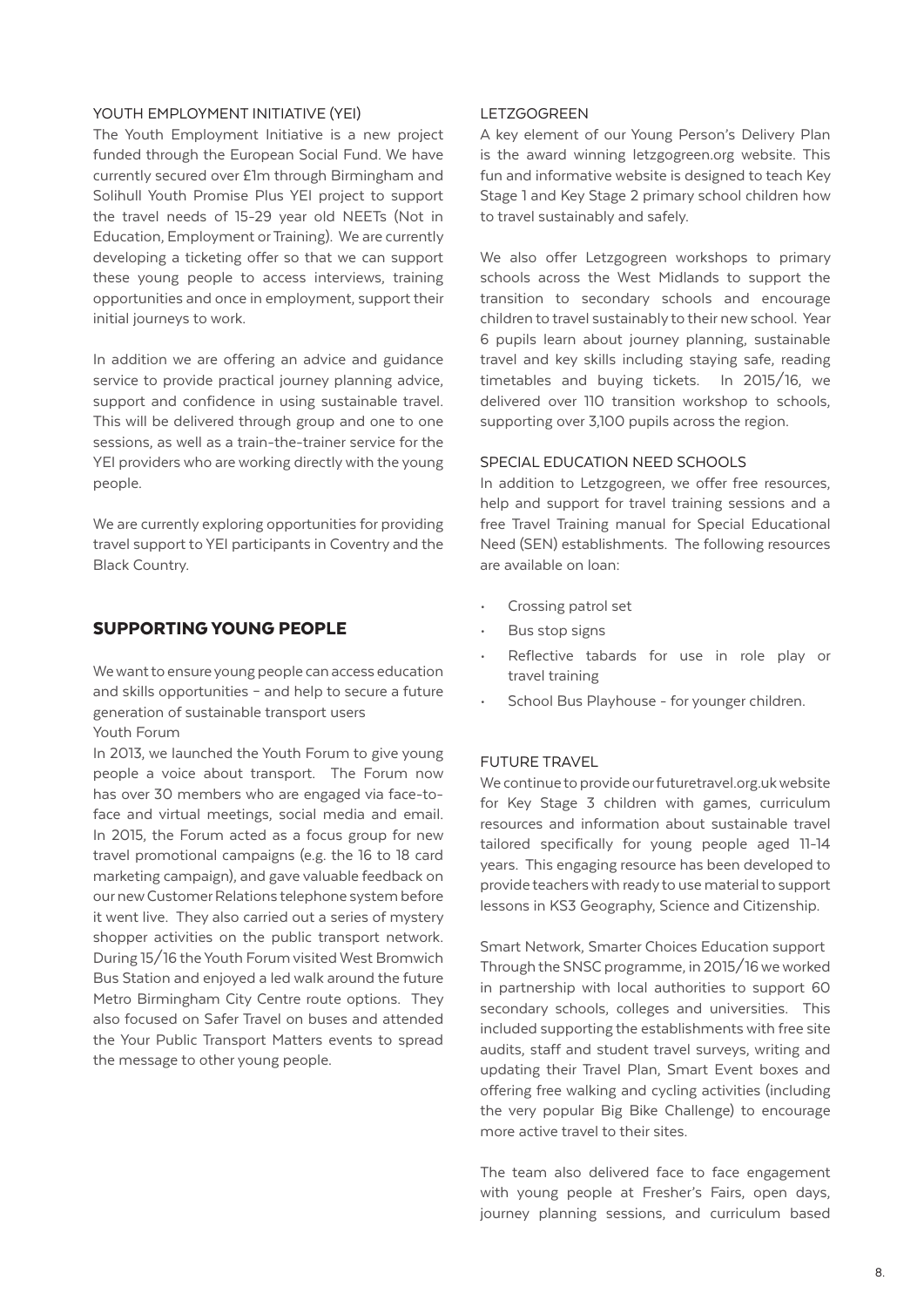workshops such as Careers Crossroads workshops, directly engaging with over 13,400 students during 2015/16.

Birmingham and Solihull schools also benefitted from the innovative Frame Academy, GSCE PE Mountain Bike programme and Duke of Edinburgh expedition pilots, delivering by our local authority partners. Our Travel Academy programme was also a success, and saw students run their own sustainable travel marketing campaigns within their schools.

#### NETWORK CLASS PASS

In 2013, following feedback from local schools, we launched the n-network class pass, which enables six teachers and 30 students to travel all day on the bus, train and tram services in the West Midlands for just £61.50 (also available for smaller groups of ten students and two adults).

The Class Pass can save more than £100 on the cost of buying each teacher and student their own network day ticket and can be cheaper than hiring a coach. It's already proving popular with local schools – in 2015/16, 60 schools & colleges and over 1,600 students and teachers have used the Class Pass ticket for trips to the Think Tank, the Safeside Centre, Coventry Transport Museum, on festive German Market visits, theatre trips and other great places in the West Midlands.

Some primary schools have used the tickets to give their pupils the experience of travelling on public transport for the first time, which is a great way to support the Key Stage 1 curriculum topic of transport.

As part of the cost of the ticket, our Education Team also provide free personalised journey planning to help schools plan their trip with the minimum of fuss, and also contact rail, bus and tram operators in advance - so the Class group will be expected on the day.

# LOCAL COMMUNITIES

We continue to engage with local residents and community groups. From 2012 to 2015, the Smart Network, Smarter Choices (SNSC) Personalised Travel Planning (PTP) projects helped over 20,000 residents make the most of their local walking, cycling and public transport routes and services for trips to work, school or their local high streets. Support included:

- Tailored journey planning
- Local walking and cycling maps
- Community guides promoting local shops and services
- Incentives to try sustainable travel, including bus 'taster' tickets
- Free cycle training and walking activities
- Additional support on car-sharing, cycle training and eco-driving.

This support was provided to residents living along the SNSC corridors A4123/A459 Black Country West corridor, the A34 Walsall Road, the A41 South Warwick Road, the A45 Coventry Road, the No 4 Bus Route in the Black Country and the Coventry North corridor. During 2015/16, legacy work in these areas continued, with over 45 community groups engaged and supported with bespoke travel advice for their sites and local residents.

ACCESSIBILITY PRODUCTS: Our assistance cards are aimed to help people when using public transport. They are designed as small cards which you can tear off and place into your bus ticket and/ or concessionary pass holder. The cards were revised in 2015 in conjunction with key local disability groups.

TICKETS PLEASE PADS is a note pad aimed at helping people with communication and speech difficulties buy tickets on buses or for train journeys. The pad contains 50 tear-off slips, each of which states that the bearer may have a speech or hearing impairment. The user completes the slip with the required ticket information and hands it to the person selling the ticket. The pad can also be used to request travel information.

People who are blind or partially sighted can sometimes have problems distinguishing an approaching bus from a van or a car. To help, a Bus Hailer has been designed that enables the user to show the bus service number that they want to catch whilst at the stop. The bus driver can spot the Bus Hailer from a distance and it informs him that the person is waiting to catch the bus.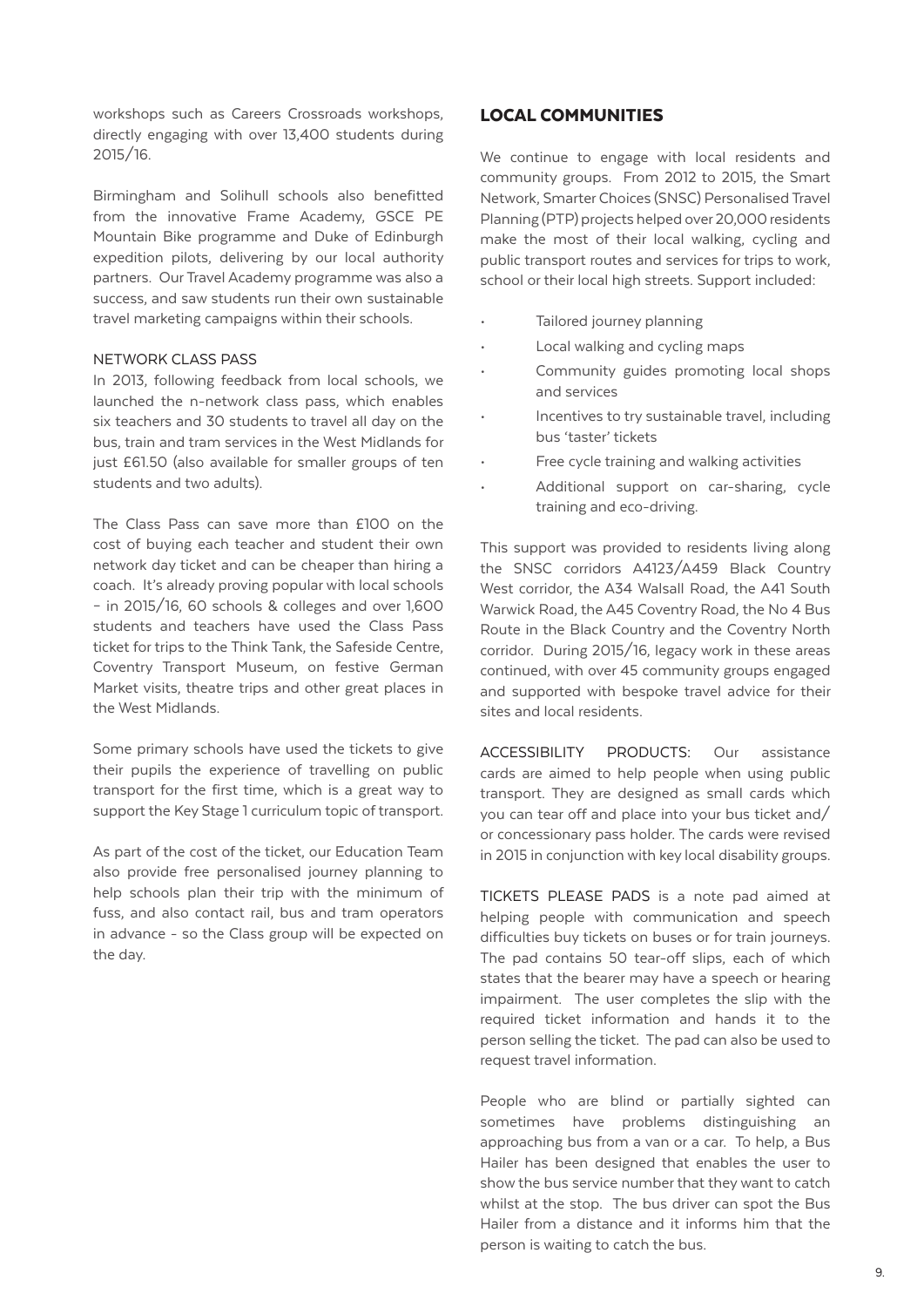THE GETTING AROUND ACCESS GUIDE is a guide to accessible public transport in the Network West Midlands area aimed at making people's journey easier. It is especially helpful for people with disabilities, since it contains useful information on accessibility in train and bus stations. It also raises awareness of ways to acquire relevant travel information and services such as Ring and Ride. Comments received from community engagement is fed into the annual update of the guide.

#### COMMUNICATION POCKET GUIDE:

The Communication Pocket Guide is a new, laminated resource which includes key messages to assist people with different disabilities when using public transport.

Examples of messages include:

- Please be patient. I have autism
- Hello, please can you help me?
- Where do I catch the bus to......? Stop location………..
- What time will bus No.... arrive?
- Where do I catch the bus to ...
- Please tell me when we get to...

It could be especially useful for people with hearing difficulties, people with autism, people with learning difficulties or people with speech difficulties

Messages can be written and wiped clean to aid communication with the driver or other passengers.

The messages included within the pocket guide have been put together following consultation with the end users themselves and address key communication blockages for people with disabilities.

The pocket guide has been very well received by a number of stakeholders, including disabled people, councils, special needs schools and disability organisations in the West Midlands Metropolitan area. Over 2000 guides have been distributed over the past few months and the requests for additional copies are ongoing.

LANGUAGE LINE: The Language Line Interpreting Service is being used to ensure that people whose first language is not English are still able to access our services and are not socially excluded. Customers using Travel Centres, reception, ticket offices or bus stations are able to use Language Line for assistance with timetables, public transport routes and ticket sales. Moreover, Language Line is used for mobility clinics/assessments.



COMMUNITY ENGAGEMENT: Finding and removing the barriers people face when trying to access public transport such as buses, trains, Metro, Ring and Ride as well as employment is crucial. We are committed to engaging with, consulting and involving people from marginalised groups in the development of our priorities, policies and practices and have developed a comprehensive community engagement approach to ensure that people's voices are heard and fed back to the organisation. A range of groups across all protected characteristics have been consulted and any feedback received is consistently fed back to relevant managers. Outcomes of the community engagement process are also used to inform our Equality Impact Assessment process and future action planning to ensure that our policies, actions and strategies reflect people's aspirations and needs.

The Communications Team and the Equalities Team work together to ensure that any consultation is as inclusive as possible.

Our 2015-17 Equality Scheme has undergone consultation with a range of community groups in the West Midlands Metropolitan Area. All relevant documents have been produced in a range of formats, including Easy Read, Audio CD, Braille and Large Print.

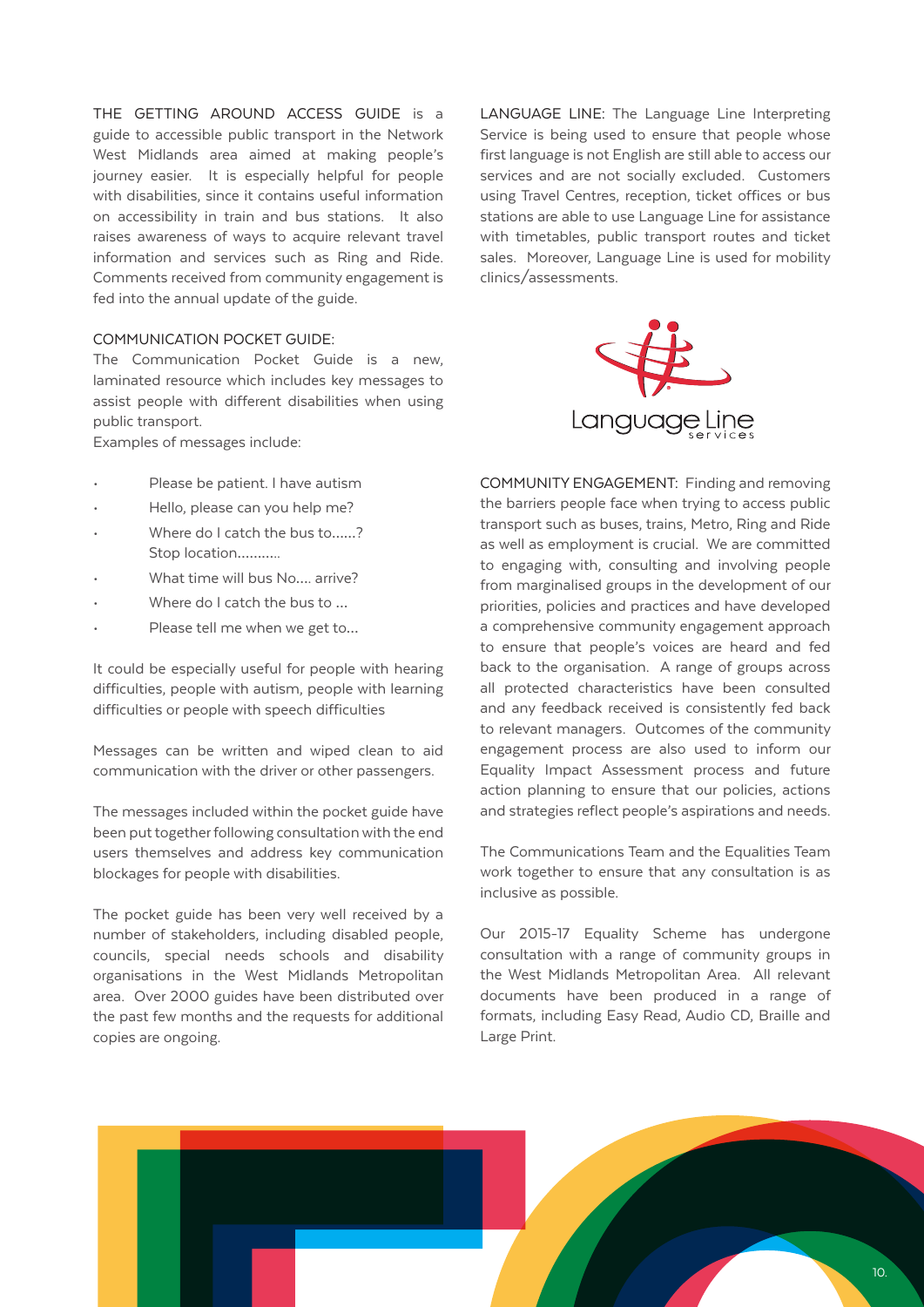EQUALITY IMPACT ASSESSMENTS: Equality Impact Assessments (EIAs) can help us ensure that no groups are disadvantaged on equality grounds. They also indicate what we can do to promote equality of opportunity for the different strands. Our approach to EIAs involves an initial screening which helps decide if a full impact assessment is needed. If the initial screening demonstrates that there is potential for an equality impact, then a full EIA is conducted. The full EIA involves:

- Analysing available data and research to determine any equality relevance/impact
- Consulting relevant groups/individuals
- Assessing the potential impact
- Considering measures to mitigate the negative impact and arriving at a decision on the way forward
- Devising a comprehensive action plan
- Arranging future monitoring of the impact and review
- Publishing the results of the impact assessment

The assessments assess impact in relation to race, disability, gender, age, religion/belief and sexual orientation. The information gathered as part of these impact assessments informs equality action plans and is fed into future business planning and priorities. Equalities are built in as key criteria in the Gateway Process, thus enabling projects and schemes to go through the EIA process. Equality implications are consequently recognized at the outset and we can therefore look at ways to mitigate any equality risks.

EQUALITY TRAINING: Ensuring that all employees are conversant with equalities is of utmost importance and equality training forms an integral part of training and development. The following have been developed and delivered:

- Equality Packs have been distributed to all staff members raising awareness of key equality issues
- Mandatory e-learning training was introduced in 2015 and was completed by all staff members raising equality awareness across the organization. All new starters are also required to complete the e-learning at induction level.
- Face to face customer facing training is delivered on a regular basis.

• Regular themed events are organized on a regular basis, raising awareness of issues such as mental health and celebrating diversity. A neurodiversity campaign was delivered in 2015/16 focusing on conditions such as dyslexia, dyspraxia and Asperger's Syndrome.

CORPORATE SOCIAL RESPONSIBILITY (CSR): Our CSR Strategy demonstrates our commitment to economic regeneration and growth, environmental responsibility and sustainable development. The strategy is also intended to provide further organisational clarity to our staff in order to improve levels of engagement. A CSR working group was formed in 2015/16 and a number of initiatives are in place to improve awareness of ongoing CSR activities, further enthuse employees and communicate the importance of the CSR agenda. CSR initiatives include the development of an internal site, the recruitment of CSR champions and the development of a new CSR awareness video. We are currently exploring options for a WMCA employer supported volunteering scheme to be launched in early 2017.

OUR WORKFORCE: We are committed to equality and valuing diversity within its workforce. Our goal is to ensure that these commitments, reinforced by our values, are embedded in our day-to-day working practices with all our employees.

We will demonstrate our commitment by:

- promoting equality of opportunity and diversity within our workforce
- aiming to build a workforce which reflects our customer base, within the diverse communities in which we work, with the aim of having parity of representation across the workforce
- treating our employees fairly and with respect
- promoting an environment free from discrimination, bullying and harassment, and tackling behaviour which breaches this
- recognising and valuing the differences and individual contribution that people make
- providing support and encouragement to staff to develop their careers and increase their contributions to the organisation through the enhancement of their skills and abilities
- building in legislative requirements and best practice to all our employee policies and procedures, and supporting these with appropriate training and guidance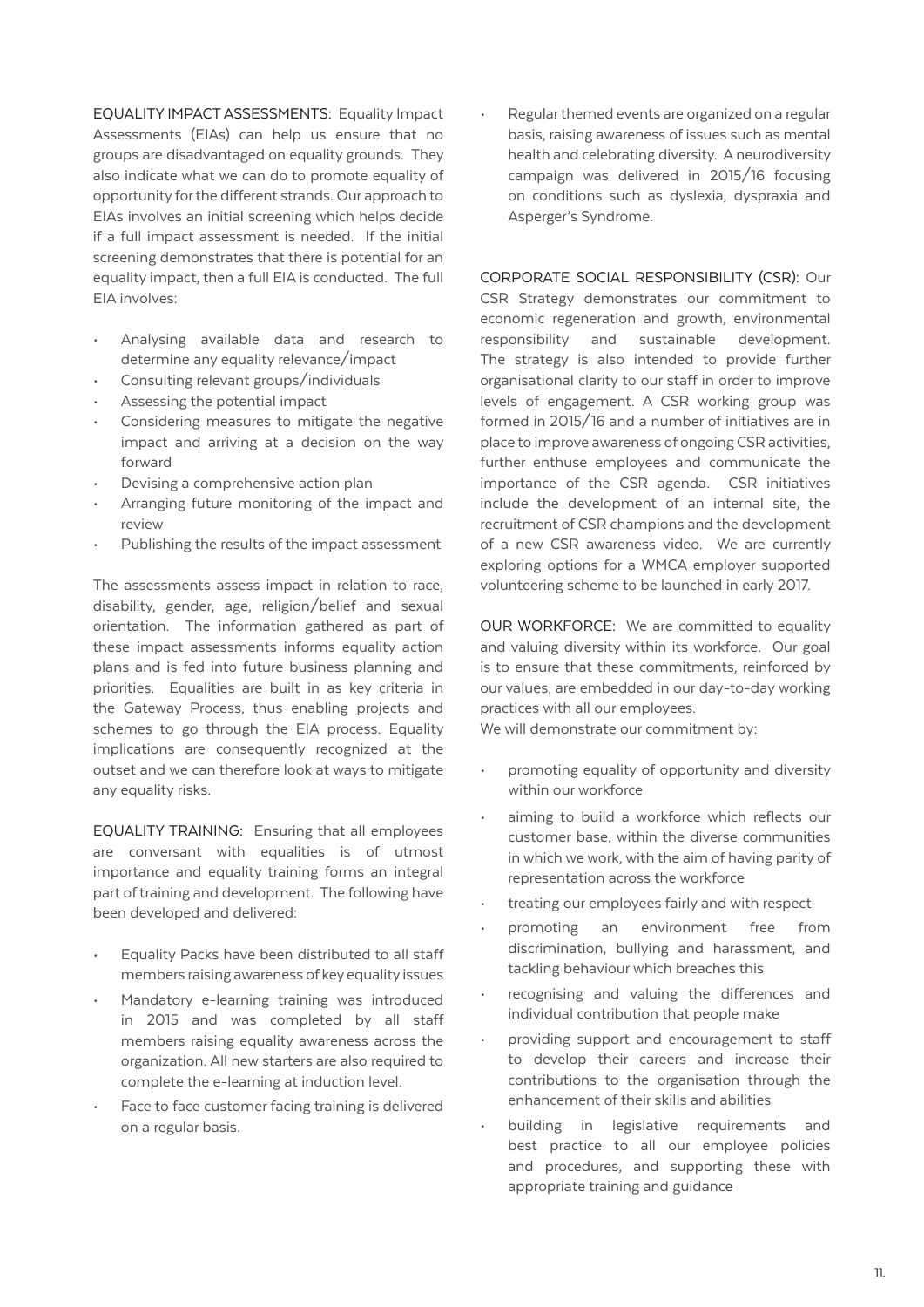We will measure and report on the effectiveness of our employee policies and processes, in relation to these principles and this information will be used to inform future policy and to enhance business processes.

In support of our commitment to inclusion, equality and diversity, the following initiatives are in place:

- Our People and Change strategy has been reviewed and refreshed in line with our changing priorities and sets out the principles and rationale for our chosen approach to address key people issues and the opportunities that we have identified for making further continuous improvement to the way we work. Within the strategy we have identified 3 key strategic aims to deliver our People & Change vision and purpose by positively impacting upon organisational performance and development. The three aims are Organisational Engagement, Organisational Capability, Efficiency & Effectiveness. Equalities forms a key element of the strategy.
- For each of the strategic aims, we agree deliverables on an annual basis which are reported via the Annual Business Plan monitoring tool. Updates on performance against these deliverables and Key Performance Indicators are reported on a monthly basis to the Executive via the Director or Business Support and associated Management Board. Progress will also continue to be benchmarked externally against our performance in Investors in People, Committed to Equalities (C2E) and Best Companies accreditations.
- We are proud that we have been accredited as an Investors in People Gold standard organization and 42nd in The Sunday Times Top 100 Best Not for Profit Companies to Work For in the UK 2016. In the latest Best Companies survey we were delighted to have retained our 1 star engagement accreditation and to be listed within 'The Sunday Times Top 100 for the 4th year running. We consider this to be a remarkable achievement set against the backdrop of a further year of unprecedented change, which required new ways of working. -This year we were able to share the Best Companies survey results with the organisation earlier in the year than usual, with a presentation given to senior managers in January. Since then work has been ongoing within teams across the organisation to ensure that results have been cascaded and appropriate actions identified and agreed - which will further improve us as a place to work.
- We have retained our Gold Standard Committed to Equalities (C2E) accreditation with an improved score of 97%. The accreditation is more than just a validation; it represents a desire to uphold the standard by continuing to improve the way we deliver services and our employment practices. The re-accreditation does not signify the end of a process, but the continuation of further positive change for our employees and customers.
- This year we worked in partnership again with National Express, Virgin Trains and London Midland to deliver the sixth Prince's Trust "Get into Transport" programme. This initiative provides an exciting and varied opportunity for disadvantaged youngsters to gain some insight and experience into working within the transport sector. For the first time the programme was extended from 4 to 5 weeks allowing for four complete weeks of work experience rotations one week with each of the partners and a week of essential skills training aimed at interview practice, effective communications and delivering presentations. Of the sixteen young people who took part in the programme, eight were awarded two-year apprenticeships with either Centro, National Express, London Midland or Virgin trains.
- Health & Wellbeing continues to form an integral part of the 2014-17 People and Change Strategy. Whilst our current sickness absence levels are equal to those reported in the private sector (5.5 days per employee), we are in excess of our target of 5 days. As such we are working to identify appropriate and innovative solutions to support the health and wellbeing of our employees and in doing so further reduce sickness absence levels.
- April 2015 saw the reintroduction of 'Munchy Mondays', with fresh fruit being made available to all staff once a month. This was in response to feedback from across the organisation; and to date has been well received. In April 2016 we held our 4th annual Health and Wellbeing Day which saw an impressive take up of activities, participation and engagement from employees across the organisation. Such initiatives demonstrate the organisation's commitment and focus on health and wellbeing more holistically. We have also introduced monthly Yoga sessions which have been positively received and have run a number of successful health and well-being campaigns.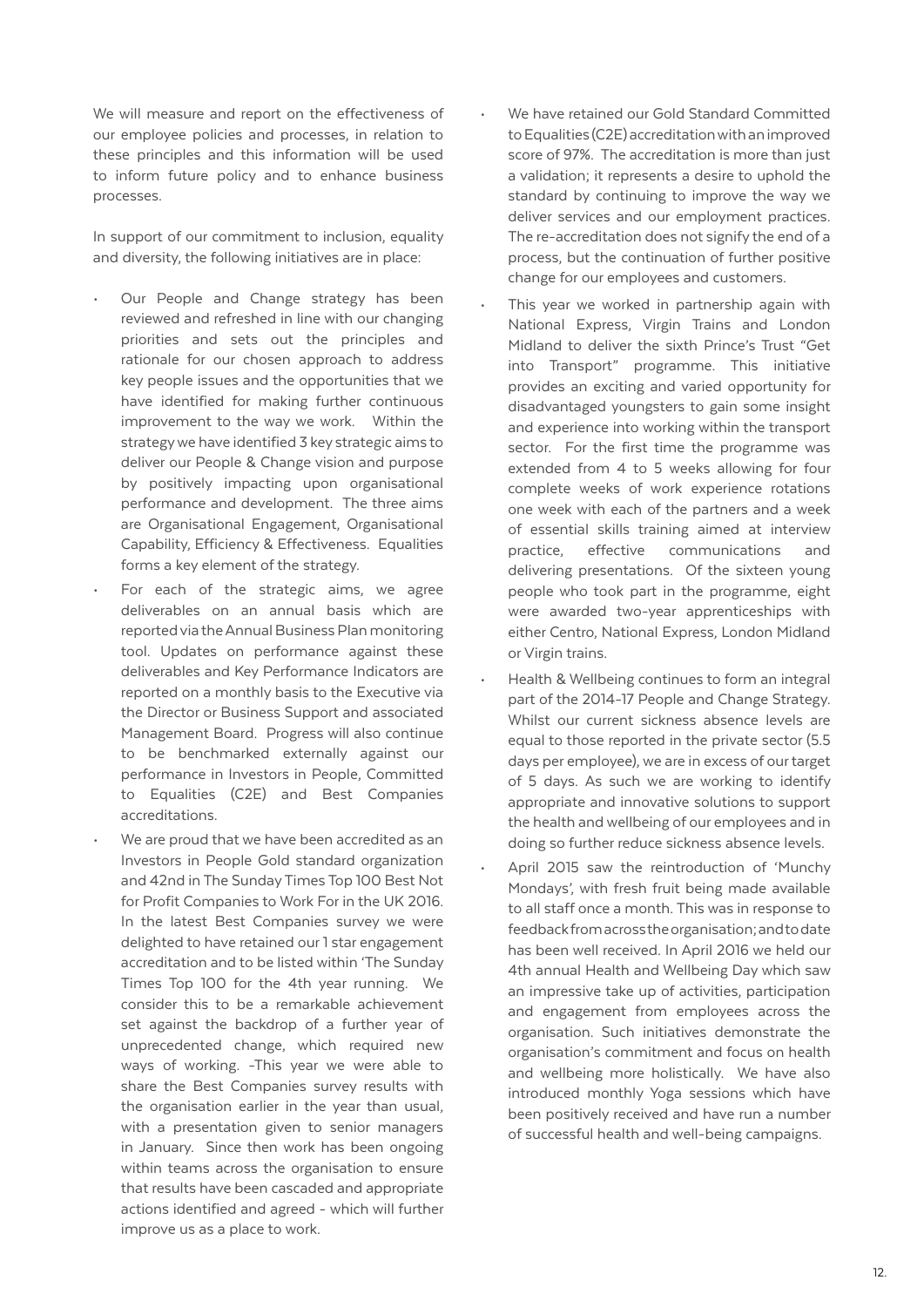- In response to feedback from managers and employees across the organisation further guidance has been provided to supplement the Flexible Working Hours Scheme to ensure a fair, transparent and consistent approach is adopted. In addition, guidance has been included on occasional working from home, which is another way of supporting flexible working within the workplace.
- We are an advocate of flexible working arrangements as demonstrated by the Flexible Working Hours Scheme which seeks, as far as is practicable, to balance the needs of the individual with the needs of the organisation and wellbeing of the wider team. Following consultation in 2012, the scheme was revised with time off in lieu (TOIL) replacing 'flexi leave' as it was understood that this better represented what the scheme set out to achieve i.e. to manage workload flexibly to meet the needs of the business and individual circumstances rather than an entitlement to additional leave at the individual's request.
- As part of our aim to embed a performance culture, we have developed a Corporate Dashboard in the last couple of years with Key Performance Indicators linked to our Annual Business Plan. This has been a key element of our engagement strategy to date. We also understand that the timely and accurate reporting of key corporate people indicators is integral to an organisation's success and as such further development and refinement of our current indicators will form part of our planned activity over the next period. To date, our focus has been on a small number of key indicators which includes sickness absence, however a suite of indicators needs to be developed to ensure all aspects of people management are represented. This broader scope together with an increased transparency should help inform key strategic decisions, not only within the function but across the organisation as a whole.
- Work is ongoing to ensure that our HR policies and procedures are up-to-date, fit for purpose, in line with employment legislation and clearly communicated and understood across the organisation. Recent legislative changes which have been incorporated into our suite of policies include the changes to the right to request flexible working and the new shared parental leave arrangements.
- In April 2016 we introduced a new Retirement Guidance document which offers clear suggestions on a broad range of retirement related subjects, such as pensions, tax and money management, investment, starting your business, paid and voluntary work, mental and physical health, all the way to the legalities of wills and coping with grief.
- Our Job Evaluation Scheme continues to provide an objective method of evaluating the grade of posts on a consistent and fair basis. We are an equal opportunities employer and, as such, are committed to the principle of equal pay in employment. We believe that our female and male employees should receive equal pay for like work, work rated as equivalent or work of equal value, and in order to achieve this we endeavour to maintain a pay system that is transparent, based on objective criteria and free from bias. To this end, we use a bespoke Job Evaluation Scheme which provides a method of evaluating the grade of posts within the organisation on a consistent and fair basis. The Job Evaluation Scheme was developed in conjunction with the recognised Trade Union. Senior roles outside the scope of the organisation's job evaluation scheme are evaluated via an external process using Hay methodology.

#### OUR POLICY ON EQUAL PAY IS TO:

- on an ongoing basis, monitor all its pay practices, including those for workers in non-standard employment and those absent on maternity leave
- provide information to workers on our pay practices
- ensure that workers are informed about how their own pay is calculated
- provide suitable training and guidance for those members of staff involved in decisions relating to pay and benefits
- consult with workers, their representatives or trade unions on our equal pay policy where appropriate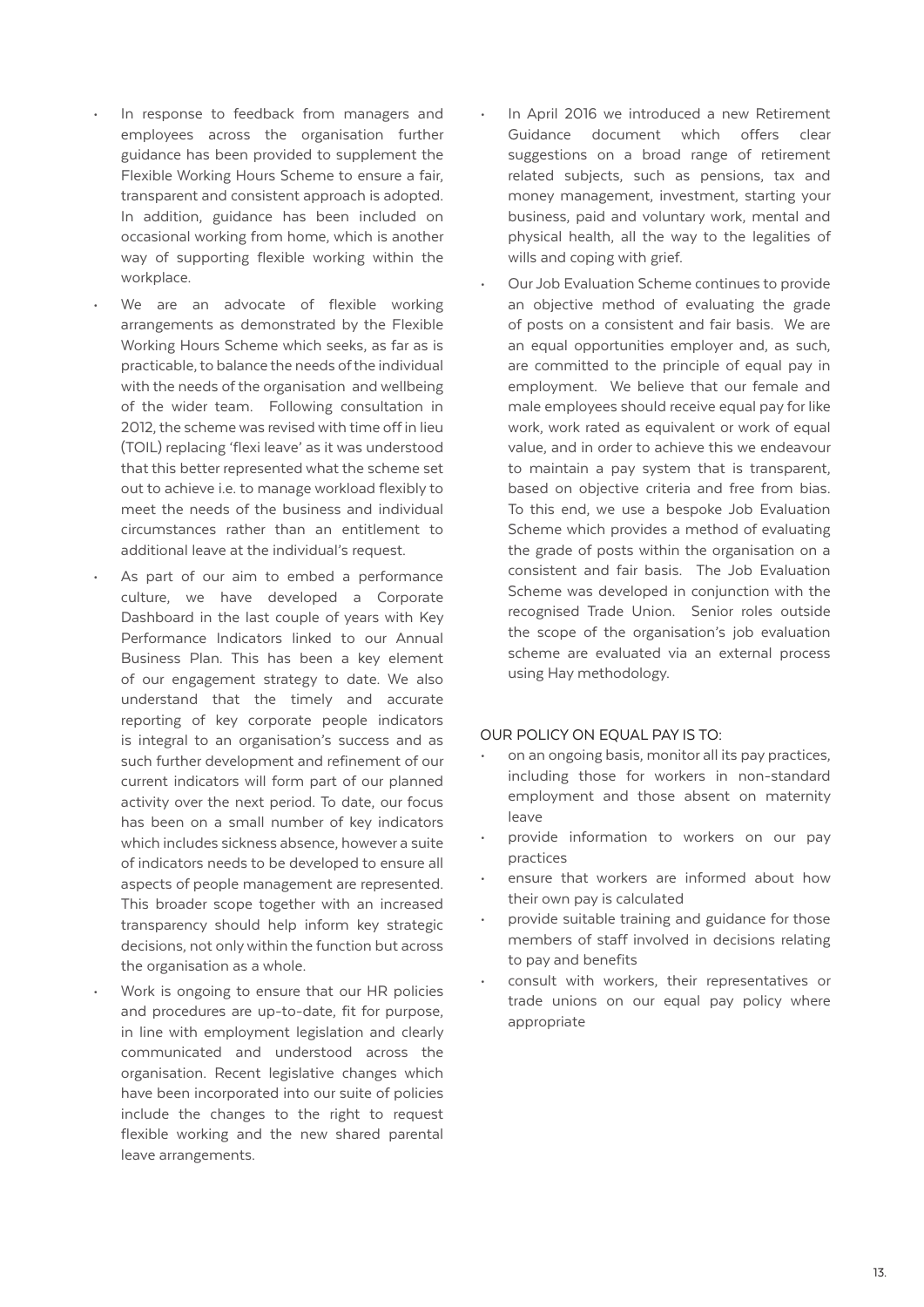PERFORMANCE AND DEVELOPMENT: In March the 2015-16 L&D activity summary was published. The report detailed 447 formal training days were reported during the period with a distribution profile that reflected the proportions of the directorate teams.

A number of various soft skills training programmes such as Management Development, leadership development, presentation skills and many more were delivered which focused on skills and application – it is expected that these will continue to be a focus in the forthcoming period.



The core focus for the P&D team for 2015/16 was working with Teams to develop strategic/delivery plans beyond the 12 monthly cycle of the Business Planning process. Through facilitated workshops teams established Visions, Purpose and Aims in order to assist managers and team leaders in defining and shaping the direction of the team/function. This work complemented the Best Companies Survey results and action planning exercises that were delivered to develop, improve and maintain team engagement levels.

The 2016/17 period will continue to focus on developing core skills and capabilities through team development and a range of soft skills courses with a corporate development plan that includes Leadership and Management Development, Engagement and the establishment of a "Performance and Outcome" culture.

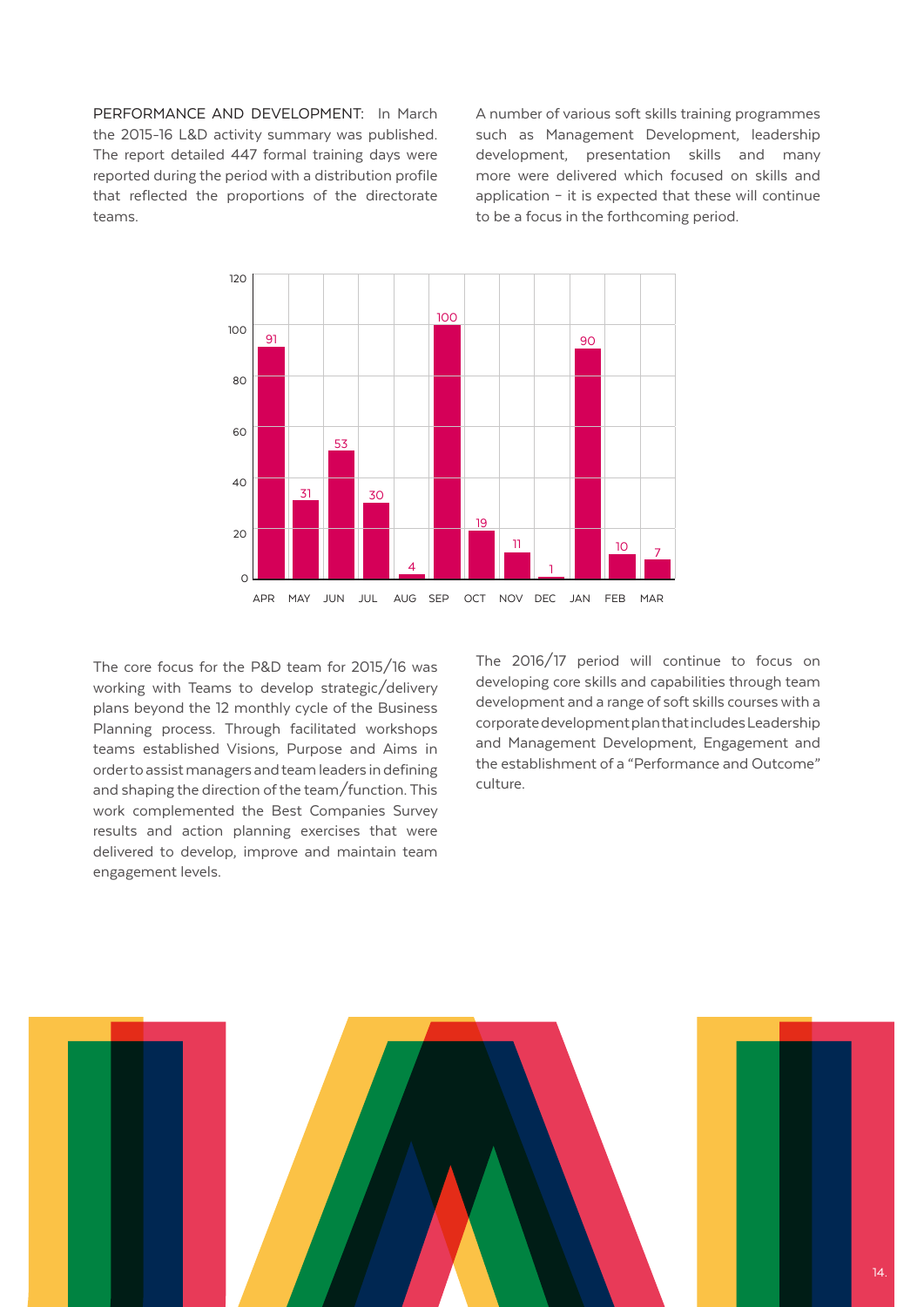Procurement: Our procurement process involves the following:

- Asking contractors a range of equality related questions at the pre-qualification stage about their policies and practices, the answers of which will be taken into account in the selection process
- Including equality criteria when contract compliance indicators are drafted
- Ensuring that the contractor is aware that they are responsible for meeting the Equality Act duties in their employment and delivery of services



Policy & Stratagy Chief Executive Business Transformation Intergrated Mobility Metro Programme Management Transport Services

# EMPLOYMENT AND RECRUITMENT **STATISTICS**

In line with legislative requirements, we analyse our workforce and recruitment activity to identify any issues and where positive action could be taken. In line with our inclusive approach to equalities, the analysis considers race, disability, gender and age. We also collate workforce data regarding sexual orientation and religion/belief. Approximately 60% of our employees have declared their religion/belief and 40% of our employees have declared their sexual orientation. A revised online recruitment method is also been launched which includes monitoring questions on these two protected characteristics.

The figures presented in this review relate to 2015/16 and 2014/15 (March establishment). Recruitment figures cover the period April 2015-March 2016 and are compared to the April 2014 to March 2015 figures.

Senior levels are defined as salaries over £32,000 p.a. for the purposes of this analysis (Level 4 is £32,000 - £43,000 and Level 5 is any salary over £43,000, including director level salaries).

#### SUMMARY

The analysis shows that there is a broadly representative workforce. Similarly, the recruitment process attracts a broadly representative range of applicants that is reflected in shortlists. Some key points are summarised below:

- Our workforce is broadly representative of the community it serves (March 2016 figures). 46% of our employees are female. In 2015/16 there has been a significant increase in the percentage of women represented at the highest Salary Level, with 43.5% of women paid over £43,000 being women.
- There has been a slight increase in the overall representation of ethnic minority employees in the organisation (23.8% in 2015/16 compared to 22.2% in 2014/15) which is higher than the national average of 19.5% and lower than the regional average of 34%). The representation of disabled people is broadly similar to 2014/15, at 6.1%.
- Overall, women were successful in securing jobs in 2015/16 with similar numbers of successful appointments compared to the numbers of women applicants, at 45%.
- The percentage of women applicants at Salary Level 5 (>43k) is much lower at 14.3% though there is no disparity at appointment level.
- We received a high volume of applications from ethnic minority applicants. However, minority ethnic applicants were less likely to be successful in securing positions across most salary levels.
- We had very low numbers of grievance and disciplinary cases (3 grievances and 2 disciplinaries) on par with 2014/15.
- The turnover rate in  $2015/16$  (10.8%) was lower than the turnover rate in 2014/15.
- Leaver and promotion data generally do not reveal any inconsistencies/potential causes for concern for any of the protected characteristics.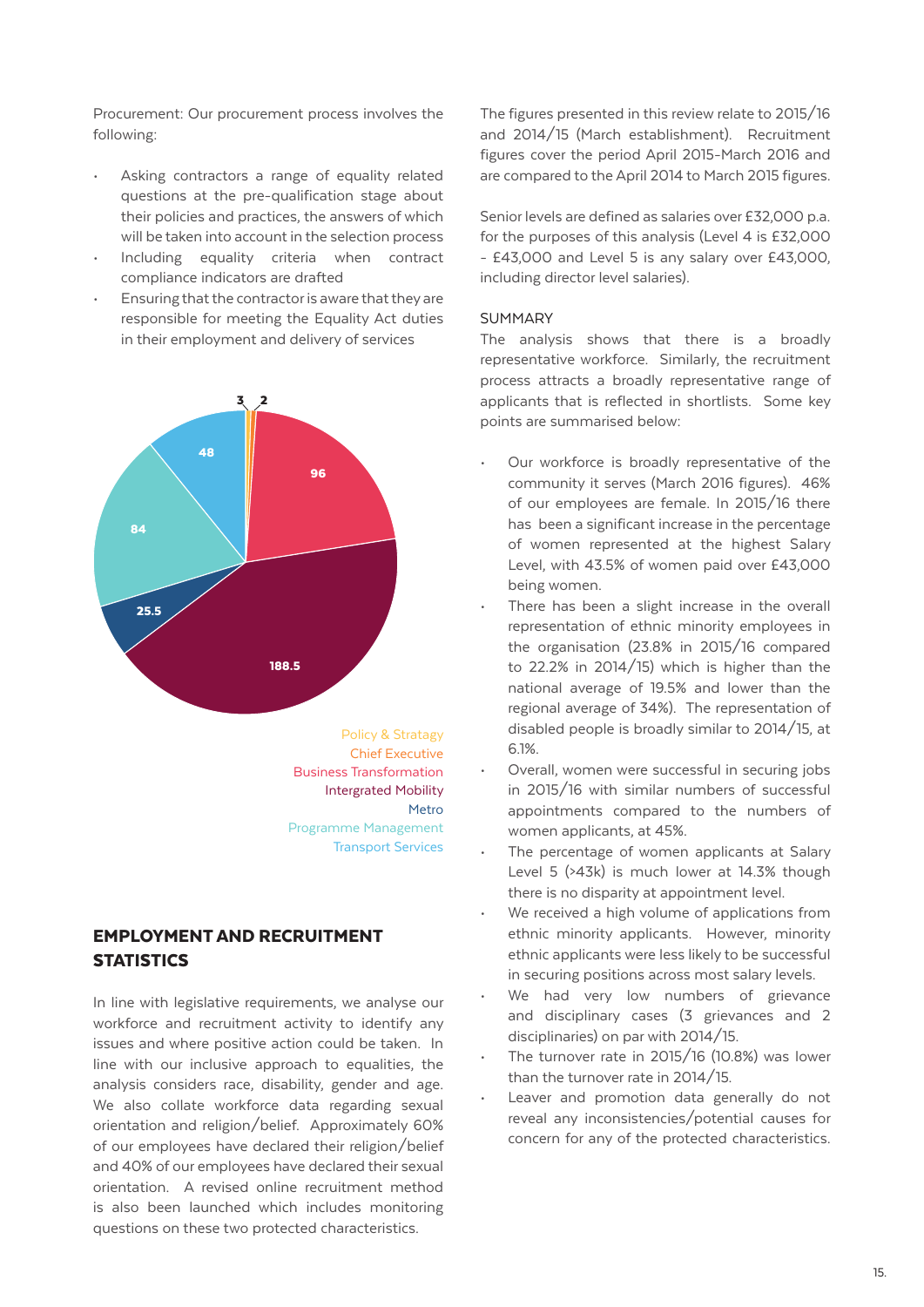## WORKFORCE PROFILE

#### GENDER

46% (166) of our workforce are women (March 16 figures). This compares to 46.7% (168) in 14/15. The representation of women at senior (Level 4) positions is slightly lower, with 40.2% (47) of employees paid between £32,000 and £43,000 p.a. being women. This compares to 42.5% (45) in 2014/15. Representation of women at Level 5 positions has increased, with 43.5% (27) of employees paid over £43,000 p.a. being women. This compares to 35.6% (23) in 2014/15.

#### GRAPH 1: WORKFORCE PROFILE – GENDER

Even though senior level female representation has increased, it should be noted that female representation is lower higher up the scale. Of the 21 people earning over 55k 8 are women (38%), though the figure rises for salaries over 70k. Representation of women at that level is 43%.



## **FTHNICITY**

23.8% (86) of our workforce is from minority ethnic backgrounds, which is higher than the national average and slightly lower than the West Midlands average. This compares to 22.2% (74) in 14/15. The representation of minority ethnic employees at salary level 4 positions is slightly lower, with 21.4% (25) of employees paid between £32,000 and £43, 000 p.a. being from minority ethnic backgrounds. This compares to 21.7% (23) in 2014/15. The representation of minority ethnic employees at the highest salary Level has increased since last year, at 21% (13). This compares to 16.9% (10) in 2014/15.



#### GRAPH 2: WORKFORCE PROFILE - ETHNICITY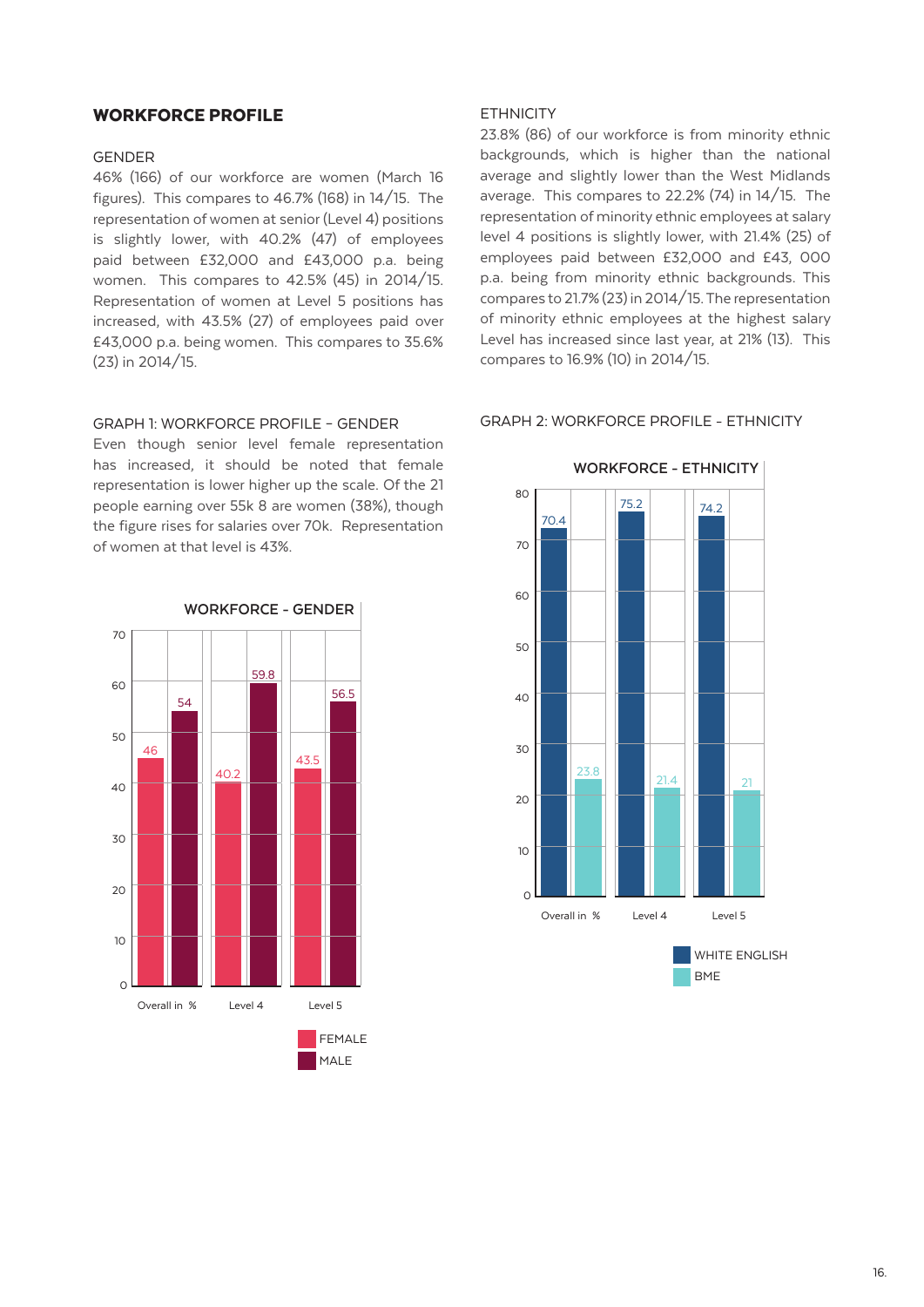# DISABILITY

6.1% (22) of our workforce have declared that they have a disability, which compares to 6% in 2014/15. The representation of people with a disability at Level 4 is lower, with 5.1% (6) of employees declaring that they have a disability. This compares to 5.7% (6) in 2014/15. The representation at the highest salary level is 4.8% (3) which compares to 6.8% (4) in 2014/15. Overall, disabled employees are overrepresented at the lower salary levels (11.8% and 2 people in Salary Level 1, 9.5% and 8 people in Salary Level 2 and 9.9% and 8 people in Salary Level 3).

GRAPH 3: WORKFORCE PROFILE –DISABILITY



DISABLED

**WORKFORCE - ETHNICITY**

## AGE

Workforce representation by age is provided in the following table:

TABLE 1: WORKFORCE REPRESENTATION BY AGE

| <b>AGE</b>   | % OF WORKFORCE BY AGE<br><b>GROUP</b> |         |
|--------------|---------------------------------------|---------|
|              | 2014/15                               | 2015/16 |
| $16 - 25$    | 6.3                                   | 5.8     |
| $26 - 30$    | 9.9                                   | 10.2    |
| $31 - 35$    | 17.4                                  | 15.8    |
| $36 - 40$    | 15.9                                  | 17.5    |
| $41 - 50$    | 30.5                                  | 30.7    |
| $51 - 65$    | 19.2                                  | 19.7    |
| 66+          | O.9                                   | 0.3     |
| No age given | ∩                                     | Ω       |

Representation of different age groups at senior levels is as follows:

TABLE 2: WORKFORCE REPRESENTATION BY AGE AND SALARY

| <b>AGE</b>      | % OF<br><b>WORKFORCE AT</b><br><b>LEVEL 4</b> |                 | % OF<br><b>WORKFORCE AT</b><br>LEVEL <sub>5</sub> |      |
|-----------------|-----------------------------------------------|-----------------|---------------------------------------------------|------|
|                 |                                               | 2014/15 2015/16 | 2014/15 2015/16                                   |      |
| $16 - 25$       | Ω                                             | Ω               | Ω                                                 | Ο    |
| $26 - 30$       | 6.6                                           | 6               | O                                                 | Ο    |
| $31 - 35$       | 16                                            | 17.9            | 10.2                                              | 8.1  |
| 36-40           | 21.7                                          | 19.7            | 18.6                                              | 21   |
| 41-50           | 39.6                                          | 39.3            | 49.2                                              | 50   |
| $51 - 65$       | 16                                            | 17.1            | 18.6                                              | 19.4 |
| 66+             | Ω                                             | Ω               | 3.4                                               | 1.6  |
| No age<br>given | Ω                                             | Ω               | Ω                                                 | Ω    |

The 2014/15 and 2015/16 tables for workforce by age group show little variation. The 16-25 and 26-30 age groups are not as well represented in Level 4 and 5 positions, but this is most likely linked to the seniority of the posts.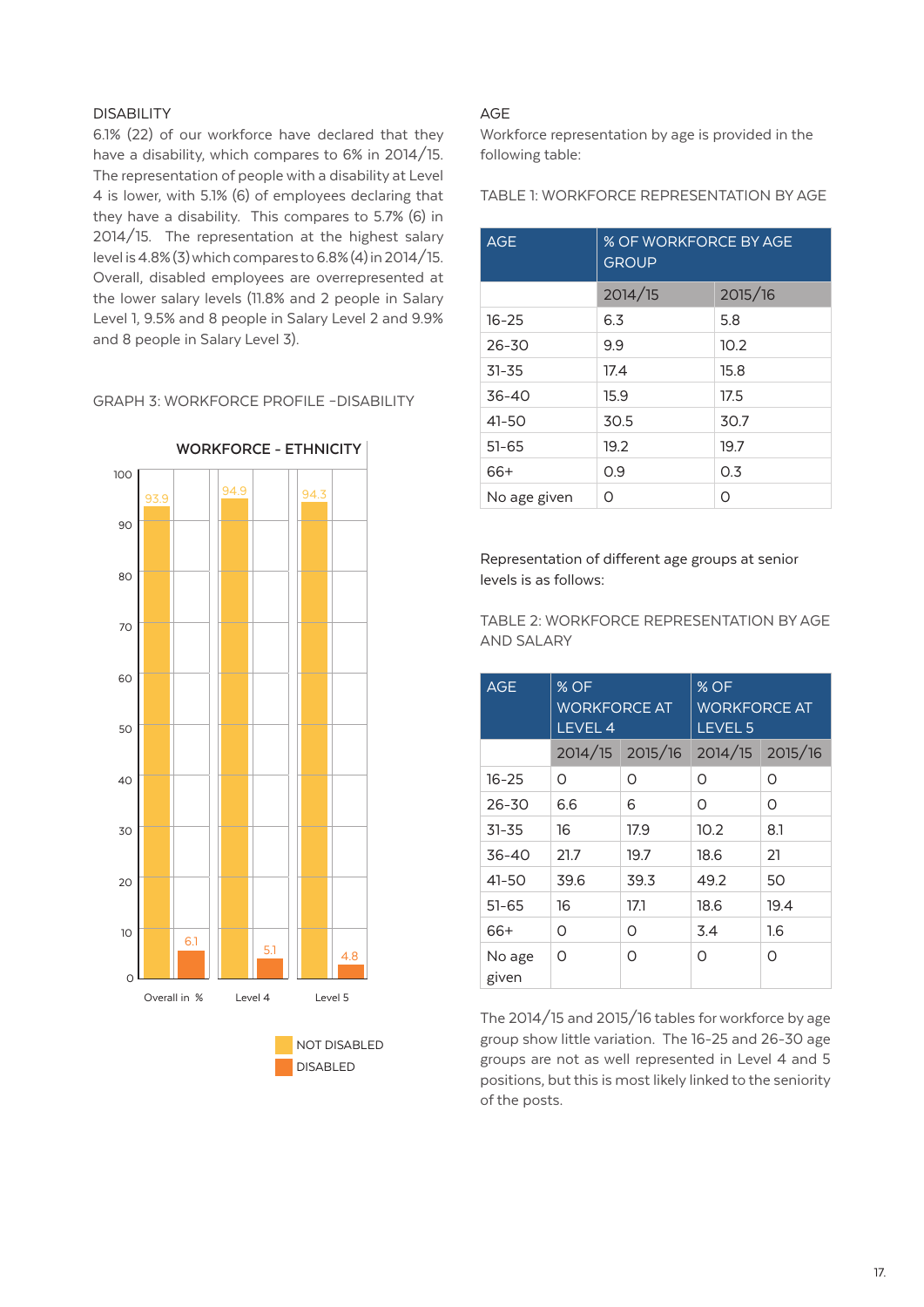# RECRUITMENT

There were 40 successful candidates in 2015/16 compared to 27 successful candidates in 2013/14. A total of 637 applications were received in 14/15 compared to 354 in 13/14 . No jobs were advertised at Salary Level 5 in 2014/15 hence a comparison cannot be provided as part of this report.

#### GENDER

45.2% (288) of applications received in 2015/16 were from women. This compares to 46.3% (164) in 2014/15. The percentage of shortlisted women applicants in 2015/16 is 44.1% (86) and the percentage of successful women applicants is 45% (18) which is on par with the percentage of female applicants. In 2014/5 the percentage of shortlisted and successful women applicants was 46.7% (49) and 51.9% (14) respectively.

A total of 12 posts that were advertised in 2015/16 have not been included in this analysis as insufficient information was available regarding the candidates' personal information. The majority of these posts were in the Salary 4 range, while 3 were Salary Level 5 posts. An online recruitment system which is currently being launched will help ensure that all candidates are given the opportunity to provide information on their protected characteristics, hence significantly reducing the likelihood of gaps in available information.

## GRAPH 4: RECRUITMENT BY GENDER



The percentage of women applicants in salary Level 4 is on par with the percentage of women applicants overall at 46.4% (51). In 2014/15 the percentage of women applicants for Level 4 jobs was lower, at 26.2% (11). The percentage of shortlisted and successful women applicants at Level 4 in 2015/16 is 45.5% (20) and 40% (4) respectively. The percentage of shortlisted and successful women applicants at Level 4 in 2014/15 was 18.8% (3) and 14.3% (1).

The percentage of women applicants at Salary Level 5 is much lower at 14.3% (3) while the percentage of shortlisted and successful applicants is 9.1% (1) and 20% (1) respectively. As there were very few applicants for Level 5 posts (21 applicants in total and 5 confirmed posts), it is difficult to draw any conclusions. However, out of the 21 applicants for Level 5 posts only 3 were women.



## GRAPH 5: RECRUITMENT BY GENDER – SALARY LEVEL 4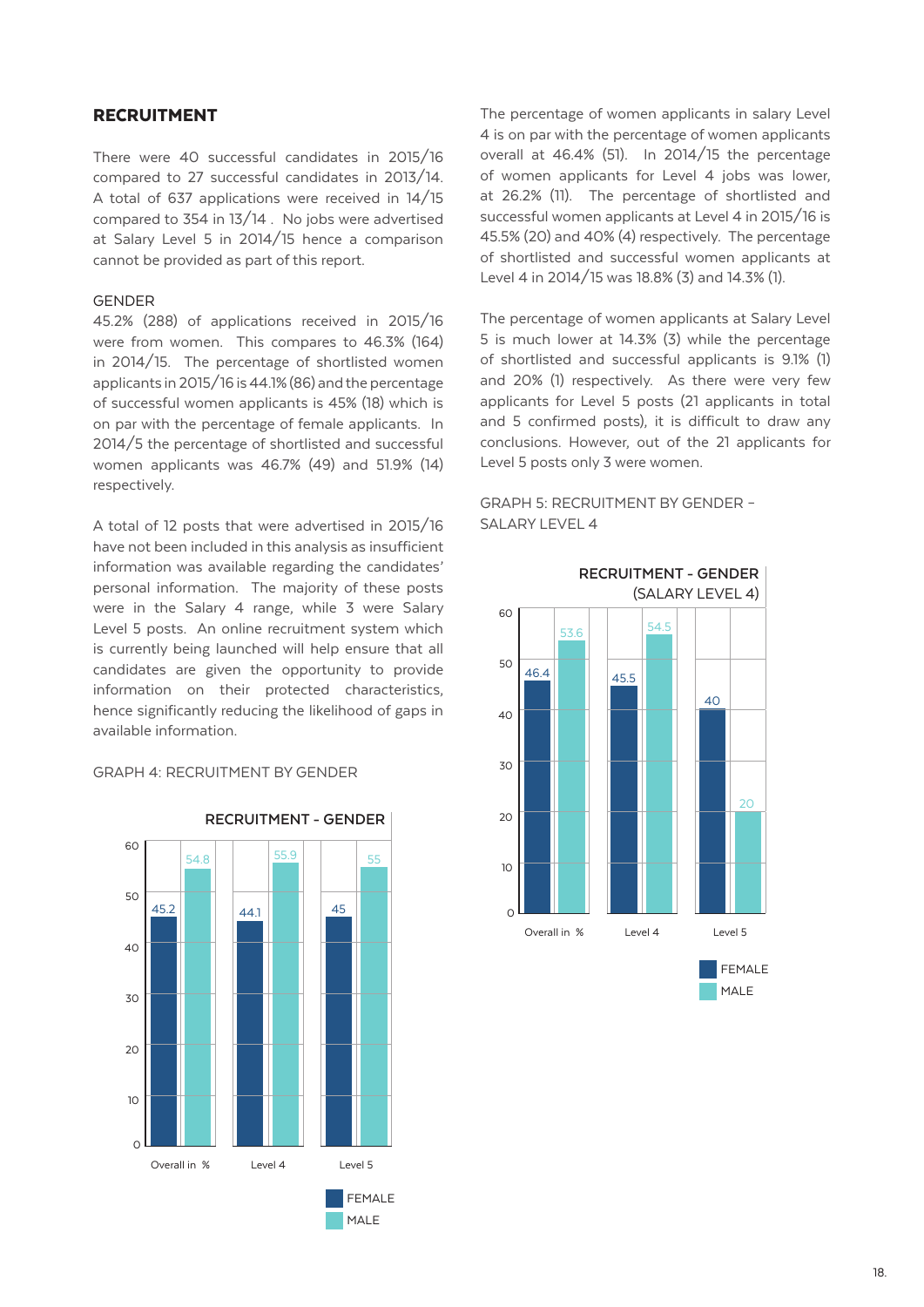## **FTHNICITY**

40.3% (257) of the applications received in 2015/16 were from people from minority ethnic backgrounds, which compares to 46.3% (164) in 2014/15. This figure is higher than the West Midlands average. The percentage of shortlisted and successful minority ethnic applicants in 2015/16 is 30.8% (60) and 20% (8) which is significantly lower than the percentage of minority ethnic applicants and lower than the West Midlands population average. A similar pattern was observed in 2014/15 and 2013/14. In 2014/15 the percentage of shortlisted and successful minority ethnic applicants was 36.2% (38) and 18.5% (5) respectively.

## GRAPH 6: RECRUITMENT BY ETHNICITY



The percentage of minority ethnic applicants at senior Level 4 and 5 positions is lower than the percentage of minority ethnic applicants, at 34.5% (38) and 14.3% (3) respectively. The percentage of shortlisted candidates for level 4 and level 5 positions is 36.4% (16) and 9.1% (1). 10% (1) of appointments at Level 4

were minority ethnic applicants with no appointments made at Salary Level 5. There appears to be disparity between the percentage of ethnic minority applicants versus appointments at all levels, including the higher salary scales. In 2014/15, the percentage of minority ethnic applicants at Salary Level 4 was 26.2% (11), while 14.3% (1) of the appointees were minority ethnic.

GRAPH 7: RECRUITMENT BY ETHNICITY – SALARY LEVEL 4



**RECRUITMENT - ETHNICITY SALARY LEVEL 4**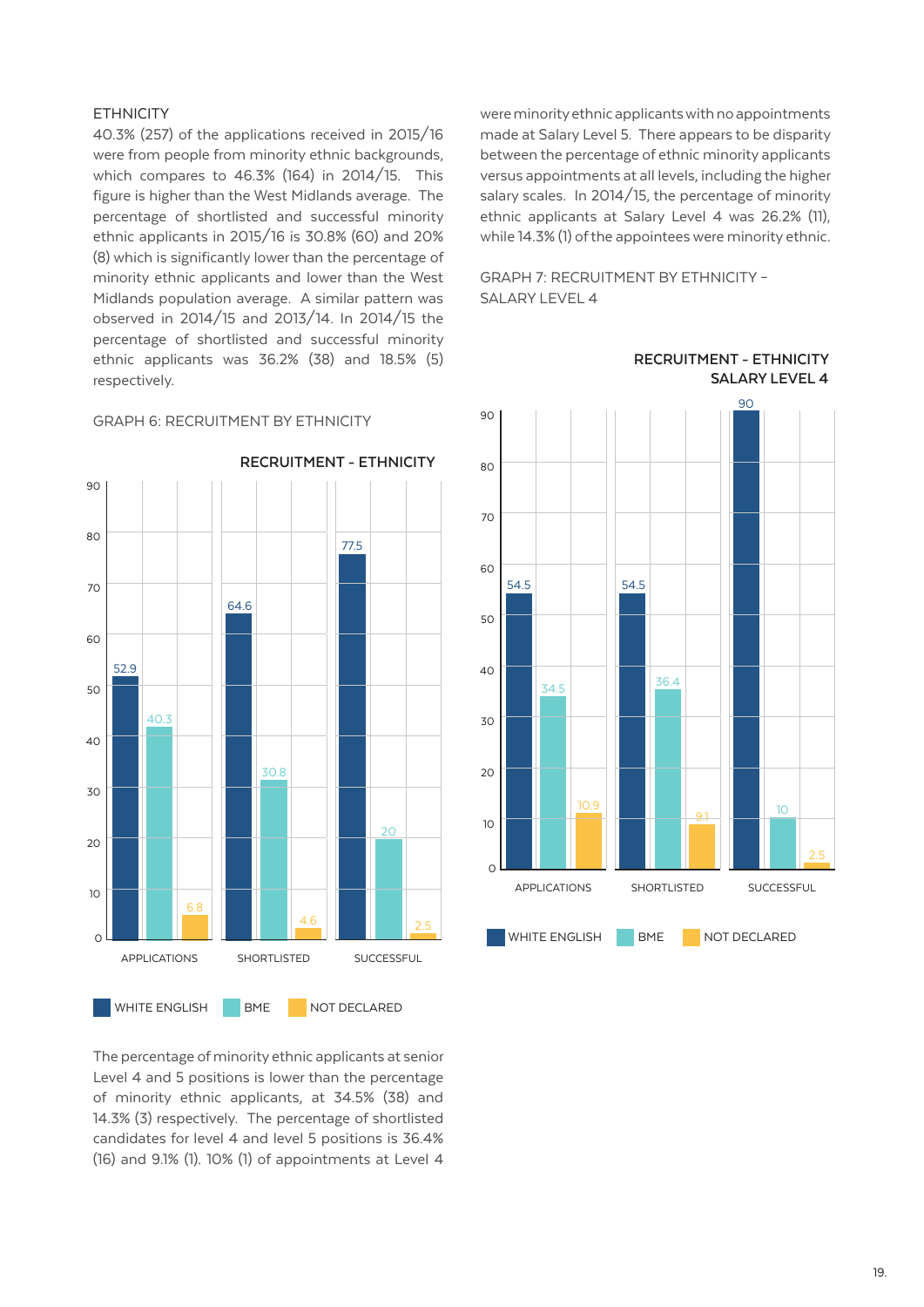## DISABILITY

3.1 (20) of the applications received in 2015/16 were from people who have declared that they have a disability, which compares to 3.4% (12) in 2014/15. The percentage of shortlisted and successful disabled candidates in 2015/16 is 4.1% (8) and 5% (2). This compares to 3.8% (4) and 0% in 2014/15. No disabled applicants applied for Level 4 and Level 5 posts. In 2014/15 7.1% (3) of applicants at level 4 had declared that they have a disability.

## AGE

Recruitment in relation to age is shown below.

|  | TABLE 4: RECRUITMENT BY AGE (2015/16) |  |  |
|--|---------------------------------------|--|--|
|  |                                       |  |  |

| <b>AGE</b><br>2015/16<br><b>IN %</b> | <b>APPLICANTS</b> | <b>SHORTLISTED</b> | <b>SUCCESSFUL</b> |
|--------------------------------------|-------------------|--------------------|-------------------|
| $16 - 25$                            | 19                | 14.9               | 7.5               |
| $26 - 30$                            | 18.2              | 16.9               | 22.5              |
| $31 - 35$                            | 13.3              | 12.8               | 25                |
| $36 - 40$                            | 9.3               | 12.8               | 15                |
| 41-50                                | 16.6              | 17.9               | 17.5              |
| $51 - 65$                            | 14.3              | 16.9               | 7.5               |
| 66+                                  | 0.3               | 0.5                | Ω                 |
| No age<br>given                      | 8.9               | 7.2                | 5                 |

# TABLE 3: RECRUITMENT BY AGE (2014/15)

| <b>AGE</b><br>2014/15<br><b>IN %</b> | <b>APPLICANTS</b> | <b>SHORTLISTED</b> | <b>SUCCESSFUL</b> |
|--------------------------------------|-------------------|--------------------|-------------------|
| $16 - 25$                            | 22.9              | 23.8               | 25.9              |
| $26 - 30$                            | 19.8              | 20                 | 18.5              |
| $31 - 35$                            | 17.2              | 19                 | 25.9              |
| $36 - 40$                            | 8.8               | 10.5               | 7.4               |
| 41-50                                | 14.4              | 8.6                | 14.8              |
| $51 - 65$                            | 12.1              | 13.3               | 7.4               |
| 66+                                  | Ο                 | Ω                  | O                 |
| No age<br>given                      | 4.8               | 4.8                | Ω                 |

In 2015/16 there has been an increase in the numbers of successful applicants in the 31-35 and 36-40 groups, accompanied by a decrease in the numbers of successful applicants in the 51-65 and 16-25 age groups.

# PROMOTION

There were 16 promotions in 2015/16, compared to 15 promotions in 2014/15.

# GENDER

31.25% (5) of employees promoted in 2015/16 were women compared to 46.7% (7) in 2014/15

# **FTHNICITY**

18.75% (3) of employees promoted in 2015/16 were from an ethnic minority background compared to 26.6% (4) in 2014/15.

## DISABILITY

No disabled employees were promoted in 2015/16, while one disabled employee was promoted in 2014/15.

## AGE

Promotion by age group can be seen in the following table:

# TABLE 5: PROMOTION BY AGE

| <b>AGE</b>   | % OF EMPLOYEES BY AGE<br><b>GROUP</b> |         |
|--------------|---------------------------------------|---------|
|              | 2015/16                               | 2014/15 |
| $16 - 25$    | 18.75                                 | 13.3    |
| $26 - 30$    | 12.5                                  | 26.7    |
| $31 - 35$    | 12.5                                  | 33.3    |
| $36 - 40$    | 25                                    | 6.7     |
| 41-50        | 25                                    | 13.3    |
| $51 - 65$    | 6.25                                  | 6.7     |
| 66+          | Ω                                     | Ο       |
| No age given | ∩                                     | Ω       |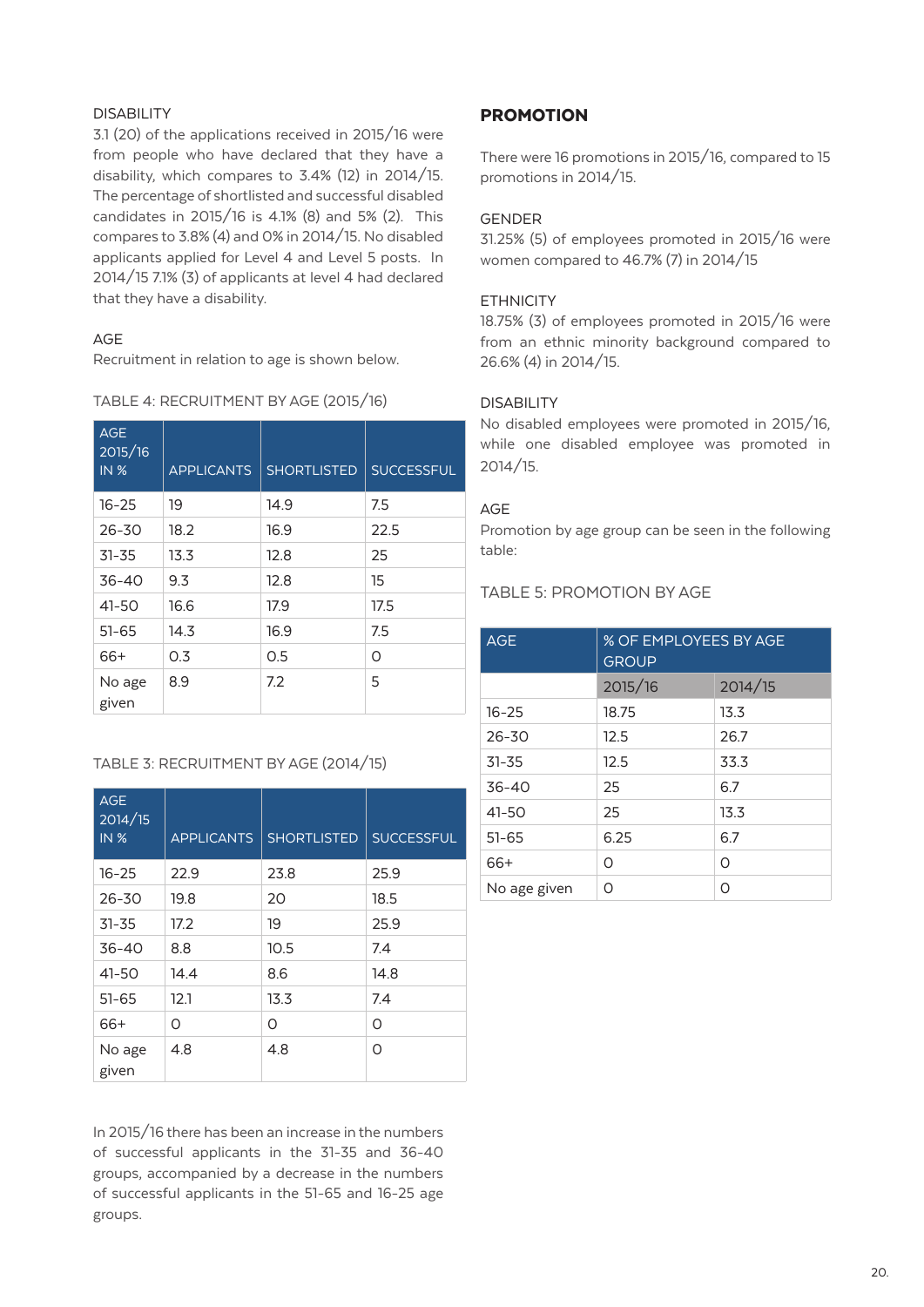# **DISCIPLINARY**

The number of disciplinary cases is very small – there were 2 disciplinaries in 2015/16, same as in 2014/15.

## GENDER

Both disciplinary cases were men, same as in 2014/15

#### **ETHNICITY**

0% of disciplinary cases were people from a minority ethnic background in 2015/16 which compares to 50% in 14/15.

## DISABILITY

No disciplinary cases were people who have declared that they have a disability in 2015/16, same as in 2014/15.

## AGE

Disciplinary cases in relation to age are shown in the following table

# TABLE 6: DISCIPLINARIES BY AGE

| <b>AGE</b>   | % BY AGE GROUP |         |
|--------------|----------------|---------|
|              | 2015/16        | 2014/15 |
| $16 - 25$    | ∩              | Ω       |
| $26 - 30$    | Ω              | Ω       |
| $31 - 35$    | 50             | 0       |
| $36 - 40$    | ∩              | 50      |
| $41 - 50$    | ∩              | Ω       |
| $51 - 65$    | 50             | 50      |
| 66+          | ∩              | Ω       |
| No age given | ∩              | ∩       |

# **GRIEVANCE**

There were 3 grievances in 2015/16 compared to 2 grievance in 2014/15

## GENDER

One of the grievances were raised by females in 2015/16, while all grievances were raised by females in 2014/15

#### **ETHNICITY**

Two out of three grievances were raised by people from a black and minority ethnic background in 2015/16, compared to 100% in 2014/15

## DISABILITY

0% of grievances were raised by people who have declared that they have a disability in 2015/16 and 2014/15/

## AGE

## TABLE 7: GRIEVANCES BY AGE

| <b>AGE</b>   | % BY AGE GROUP |         |
|--------------|----------------|---------|
|              | 2015/16        | 2014/15 |
| $16 - 25$    | Ω              | Ω       |
| $26 - 30$    | 33.3           | 50      |
| $31 - 35$    | 33.3           | O       |
| $36 - 40$    | Ω              | 50      |
| 41-50        | 33.3           | Ω       |
| $51 - 65$    | Ω              | Ω       |
| 66+          | Ω              | Ω       |
| No age given | Ω              | Ω       |

The numbers of disciplinaries and grievances are very small so it is very difficult to draw any conclusions; however, it does appear that ethnic minority employees are over-represented in grievance instances